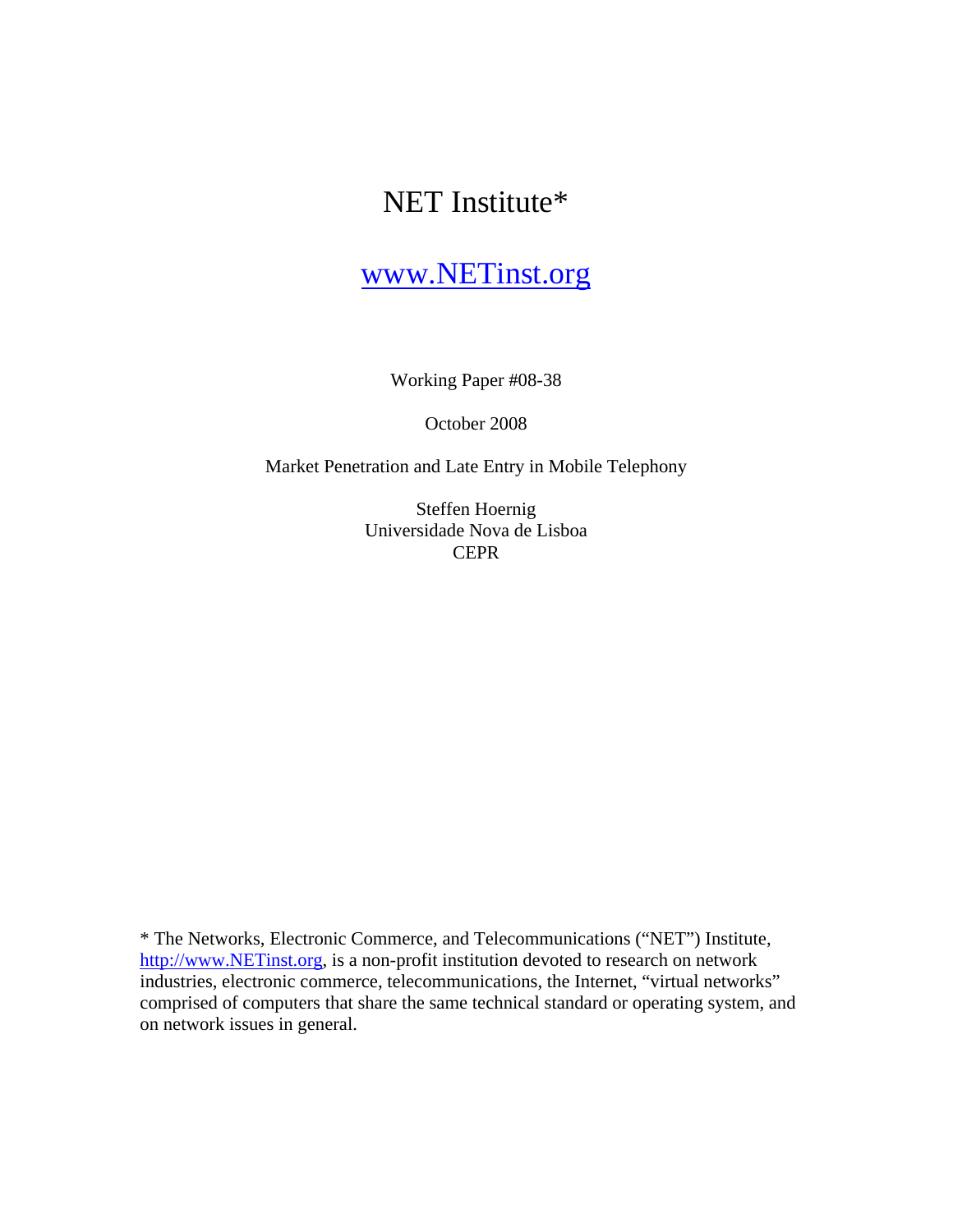# Market Penetration and Late Entry in Mobile Telephony

Steffen Hoernig<sup>∗</sup> Universidade Nova de Lisboa (Portugal) CEPR (London, UK)

October 2008

#### Abstract

We consider some two dynamic models of entry in mobile telephony, with and without strategic pricing, and taking into account market penetration at entry, locked-in consumers and tariff-mediated network externalities. We show that on/off-net differentials may reduce the possibility of entry if incumbents are large, while they have no long-run effects if there are no locked-in consumers, or reduce the difference in subscriber numbers in their presence. Asymmetric fixedto-mobile or mobile-to-mobile termination rates increase (decrease) market share and profit of the network with the higher (lower) rate. While the fixed-to-mobile waterbed effect is not full at the network level, it will be full in the aggregate.

Keywords: Mobile Telephony, Entry, Penetration, Mobile termination rates.

JEL codes: L13, L51, L96

<sup>∗</sup>School of Economics, Universidade Nova de Lisboa, Campus de Campolide, 1099-032 Lisboa. email: shoernig@fe.unl.pt. We would like to thank the NET institute and the Kauffman Foundation for a 2008 Summer Grant.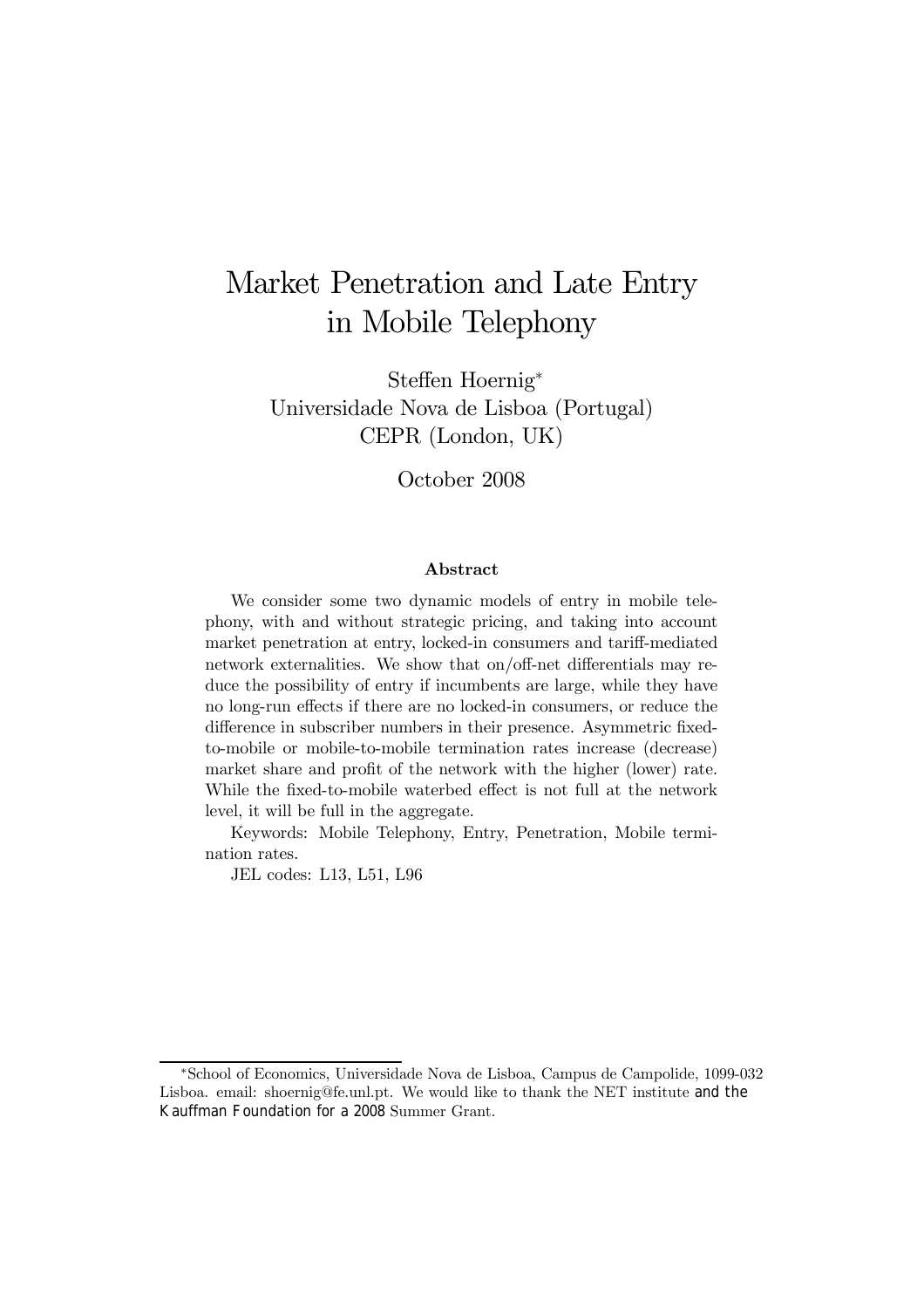## 1 Introduction

An issue that presently is hotly debated between mobile telephony operators and national regulatory agencies is whether late entrants will be able to reach market shares comparable to those of previous entrants. If they were, there would be no need to maintain asymmetric regulation, such as higher mobile termination charges for small operators, over the long run. Indeed, the European Regulators' Group (ERG) and the European Commission are of the opinion that convergence in market shares will occur and that therefore regulation should become symmetric rather sooner than later.

Central arguments that point to long-run persistence of market share asymmetry are differences in dates of entry, market penetration of mobile telephony, and operators' pricing policies. In particular, small entrants argue that:

- A large difference in entry dates (up to 10 years in some cases) leaves incumbent networks with large numbers of locked-in customers;
- the larger the market penetration of mobile telephony at the date of entry of the late entrant, the smaller will be the number of customers that have not yet adhered to any mobile network, and thus the smaller will be the entrant's growth potential;
- the existence of on-/off-net differentials on large networks, i.e. differences between call prices within the same network and to other networks, make users prefer to be on large networks and therefore limit entrants' growth.

On the other hand, large incumbents and some regulators argue that entrants in mobile markets should be able to naturally achieve large market shares, and that failure to do so ultimately must be due to entrants' strategic mistakes. The European Regulators' Common Position on the symmetry of call termination rates (ERG 2008) is a case in point: The default is a presumption that convergence will occur, and support is offered in the form of numerical simulations (p.94). Yet, in these simulations convergence is driven directly by the assumption that consumers join all networks in equal numbers, while the entrants' problem in reality is precisely that they may attract fewer customers than large networks.

A paradigmatic case where (in a first phase) four operators entered at different points in time and came to hold roughly equal market shares is the United Kingdom. In most other countries, though, late entrants' market shares have remained small. Considering only entry dates, indeed the United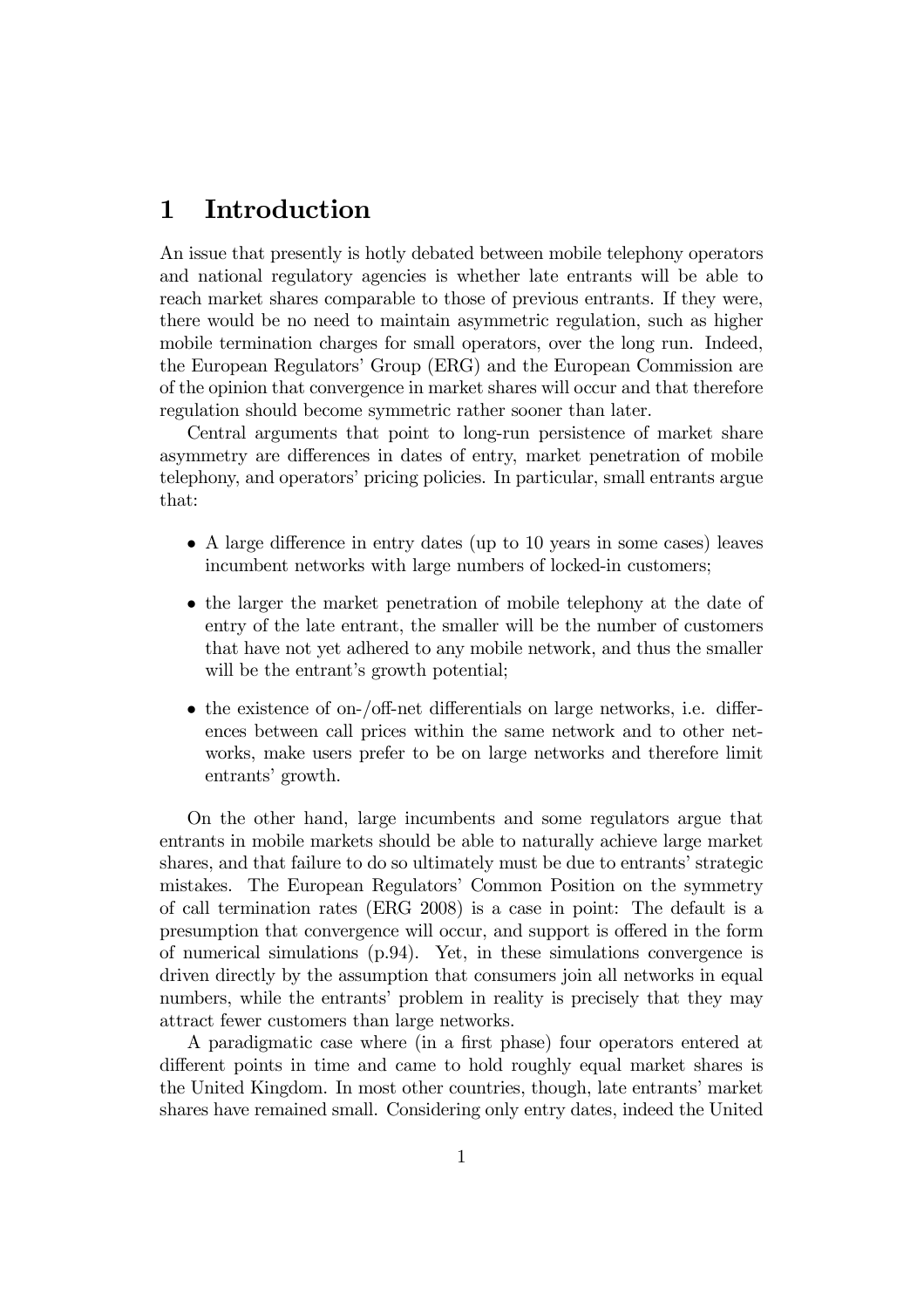Kingdom is special in that the fourth operator entered within two years of the first adoption of digital technology, while in most other countries the difference in entry dates was much larger. Thus later entry seems to lead to a smaller long-run market share. This observation is reinforced by the evolution of the UK's fifth entrant, Hutchison, whose market share is still very small a few years after entry.

To our knowledge, no attempt has been made so far to rebuild the static theoretical models of telecommunications competition from a dynamic point of view. Necessary ingredients should be: development of mobile penetration over time, tariff-mediated network externalities and switching costs.

In this paper, will consider two models: First, a simple base-line model where firms' prices are identical and fixed, and networks grow in the presence of tariff-mediated network externalities and locked-in consumers. This model serves to highlight the dynamic issues related to penetration, network externalities and mobile call termination rates (MTRs).

In the second part of the paper we will consider how networks set prices strategically when they take into account future market penetration. We build and solve a differential game model of mobile network competition in a growing market. In this paper we will concentrate on the long-run outcome of this game, which will differ from the simple benchmark model because this outcome will have been reached through networks' choosing prices strategically based on their strengths.

In this second model we will also consider the effect of fixed-to-mobile (F2M) call termination rates and asymmetry in both termination rates. While mobile-to-mobile (M2M) termination rates affect on-/off-net differentials and thus tariff-mediated network effects, F2M termination rates affect the size of networks' "war chest". Thus their economic effects are different, and in our models we will consider them separately.

Our results are as follows: The simple non-strategic model without strategic pricing indicates that tariff-mediated network effects do matter, and in two respects: First, if the incumbent is sufficiently large at the entry date, then entry will fail. Second, if the market itself is very large in the long run then the entrant may get pushed out of the market by network effects.

Considering the complete differential where firms set prices responding to each other's subscriber numbers the above conclusion about the long run must be reconsidered. While the entrant cannot fully catch up with the incumbent if the latter starts out with locked-in consumers, tariff-mediated network effects due to positive (small and symmetric) mobile-to-mobile termination charges increase (rather than decrease) the entrant's long-run market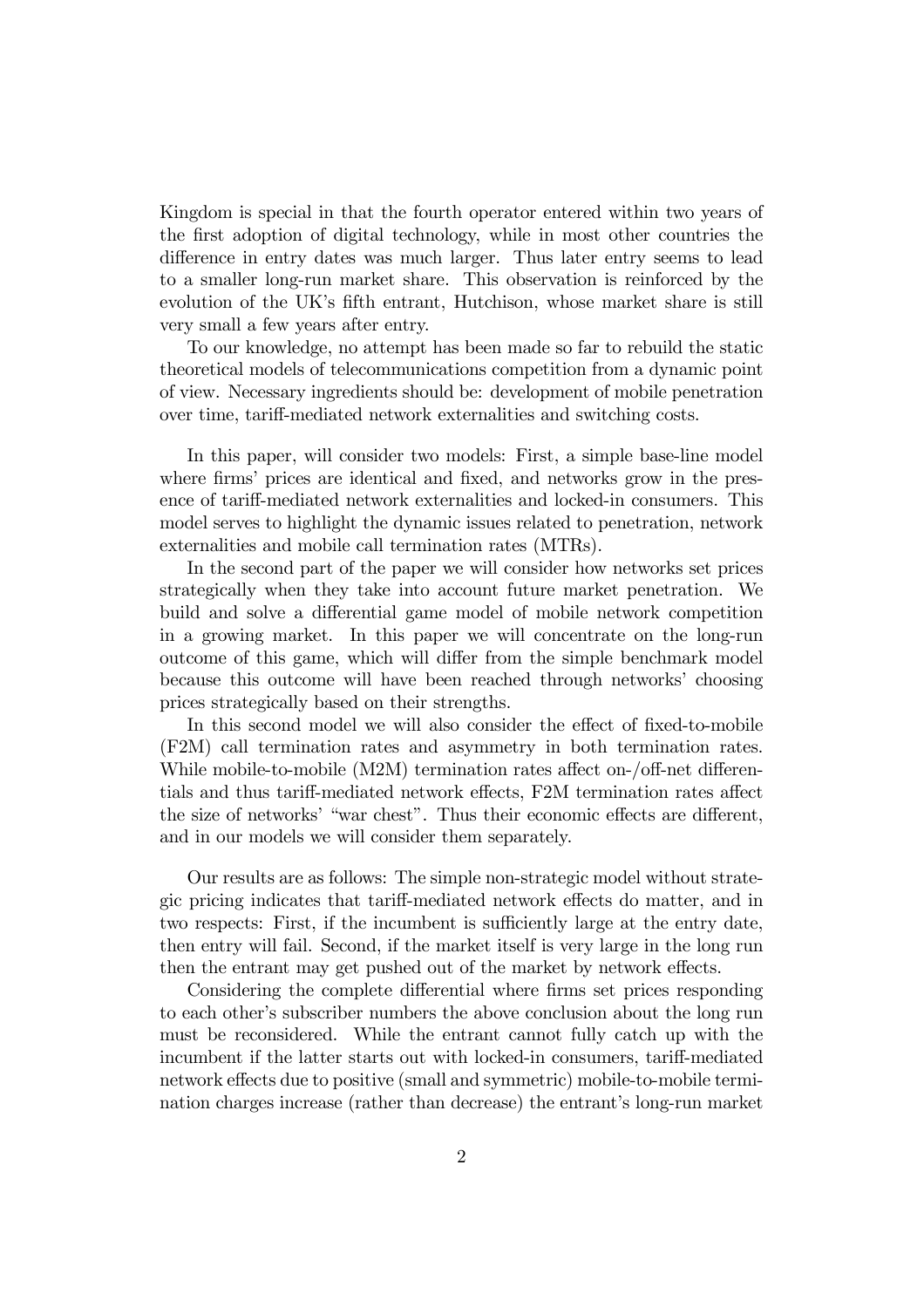share. Moreover, a larger total market size reduces (rather than increases) the difference. $<sup>1</sup>$ </sup>

On the other hand, if there are no locked-in clients then both networks' long-run subscriber numbers will be equal, even if there are tariff-mediated network effects. The qualification in this case and the previous one is that network effects must not be too strong. If they were very strong then the entrant would not be sustainable in the long run.

A second set of results concerns differences in MTRs. While F2M and M2M rates work through different channels, their effects are similar: The network that is allowed to charge more for termination enjoys a higher market share and higher profits in the long run. We also show that while with symmetric fixed-to-mobile termination rates we have a full "waterbed effect", i.e. termination profits are fully handed on to mobile consumers, this is no longer true if F2M rates differ. In this latter case the network with the higher rate keeps part of the termination profits, while the other network actually spends more. On aggregate both effects cancel out, so that the waterbed effect is still full if we consider the whole market.

As an additional step we consider the importance of consumer expectations for price formation. If consumers' expectations are not consistent with their future behavior then networks will use this to their advantage by raising per-minute prices. On the other hand, if expectations are consistent then under two-part tariffs marginal cost pricing will prevail.

## 2 Literature Review

The equilibria and growth of network markets comprising single networks have been investigated since the seminal papers of Artle and Averous (1973) and Rohlfs (1974). The latter considered equilibrium configurations with network effects, while the former made a first attempt at deriving the logistic (S-shaped) growth curve from an out-of-equilibrium adjustment process. On the other hand, Cabral (1990) considered general continuous-time market grow processes under network effects, where the growth curve is drawn out by network equilibria which are shifted by an exogenous process affecting consumer preferences. Geroski (2000) considers different processes such as spread of information, differences between adopters and informational cascades which give rise to an S curve-like diffusion process.

<sup>&</sup>lt;sup>1</sup>One caveat is in order: While in related work (Hoernig 2007) we have explicitly considered the interplay of call externalities and tariff-mediated network effects, in the present paper the former are absent — their inclusion would render the model intractable.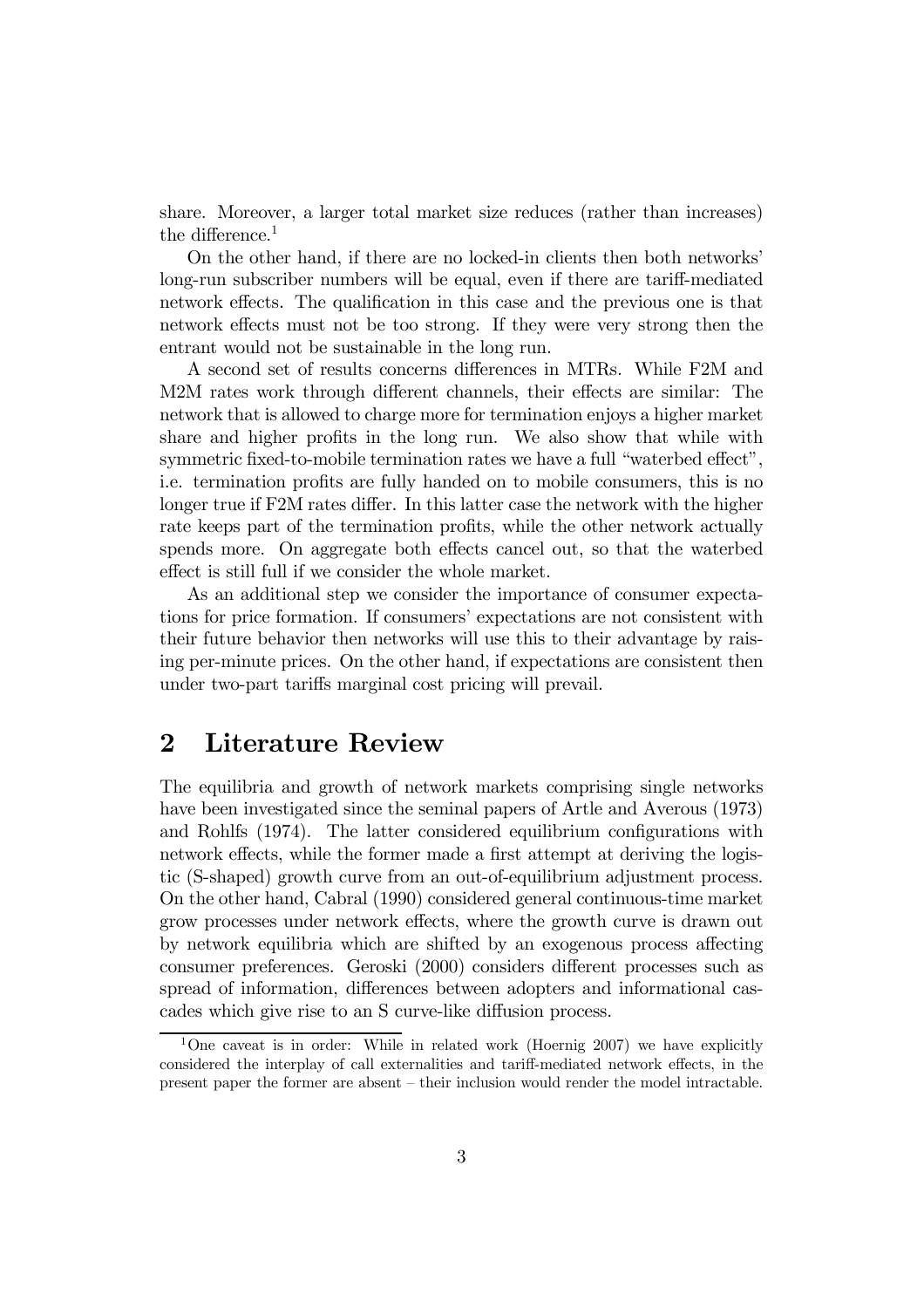Gruber and Verboven (2001) consider an econometric model of the diffusion of mobile telephony in the European Union. They fit an S-curve and determine the effect of regulation and technology on diffusion speed and penetration. Koski and Kretschmer (2005) show that technical standardization accelerates diffusion and entry in mobile telephony. Doganoglu and Grzybowski (2007 ) consider diffusion and network effects in the German mobile market. They show that diffusion is affected strongly by the total number of mobile subscribers, but less so by their distribution over different networks.

Lieberman and Montgomery (1988) and Mueller (1997) survey several demand and supply side reasons of why a first-mover advantage can arise. Examples of supply side effects are learning curve effects, patents and preemption of scarce assets, while demand side effects are uncertainty about quality, switching costs, and network effects. In our paper we will concentrate exclusively on the latter two.

Arthur (1989) studied competition between networks in a model of technology adoption. His emphasis is on the process that may tip the market to monopoly. De Bijl and Peitz (2002) consider competition and regulation in telecommunications markets in the presence of entrants. Their models are dynamic in the sense that the entrants' disadvantage disappears over time, but this process is exogenous and cannot be influenced by market players. In other words, whether it leads to equality in the long run depends on the researcher's assumptions and not on market forces.

Some empirical work relevant to our paper is the following: Huff and Robinson (1994) find that first entrants have sustainable market share advantages which third and later entrants are not able to erode even in the long run. Leo (2004) provides an overview of relative market entry dates of early and late entrants in European mobile telephony markets, and concludes that there is a clear first-mover advantage. Atiyas and Dogan (2007) show that, in the Turkish market, an incumbent duopoly lasting seven years significantly impaired the growth prospects of late entrants and advocate specific policy measures for fostering entrants' growth. Bijwaard et al (2008), in an econometric analysis, find that late entrants are at a clear disadvantage. Historical penetration levels are especially relevant, and it is more difficult to enter in markets with more existing players.

Tariff-mediated network externalities in telecommunications competition have until now between considered in a purely static context. In Laffont *et* al (1998), and most subsequent models, on-/off-net differentials are caused by above-cost termination charges. Hoernig (2007) showed that on-/off-net differentials arise also if networks take into account consumers' utility of receiving calls, and that in equilibrium larger networks choose larger differ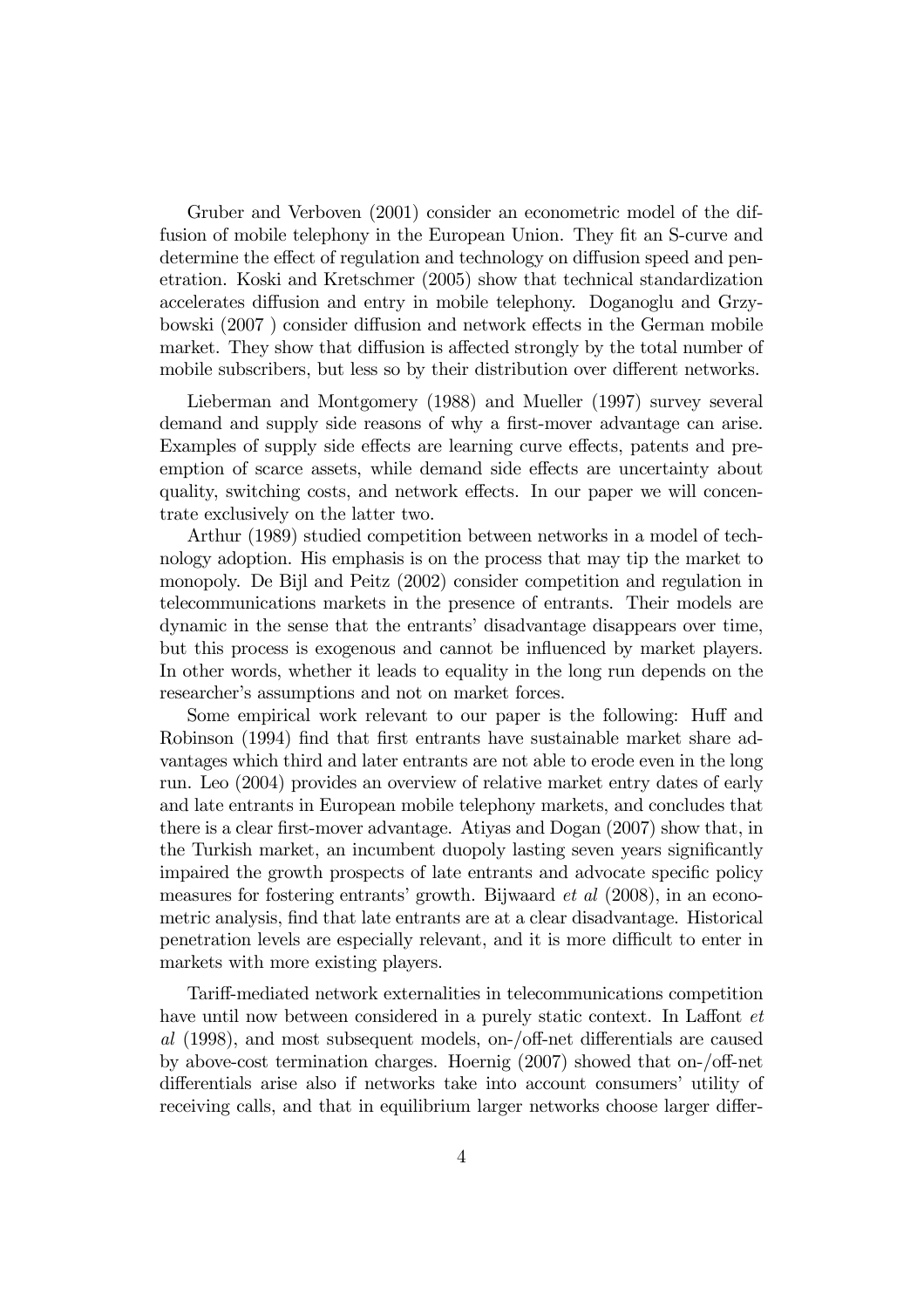entials than small networks. Furthermore, small networks incur enduring access deficits towards larger networks. Peitz (2005) considered the effects of asymmetric termination charges in the presence of on-/off-net differentiation. ERG (2008), in position paper on the future regulation of mobile termination charges in the EU, argues that smaller networks should be allowed to charge higher termination charges, but only on a transitory basis. Reasons mentioned for letting them do so are exogenous cost differences and access deficits due to above-cost termination charges.

Gabrielsen and Vagstad (2008) consider the effects of switching costs on competition in mobile telephony. See also Farrell and Klemperer (2007) for a general treatment of switching costs and network effects.

# 3 A Simple Model of Pure Network Effects

### 3.1 Setup and First Results

Here we consider a simple model of market share dynamics, where for simplicity we assume networks' prices are constant and equal. Thus we do not consider a game between networks, in order to concentrate on the network effects created by date of entry, customer stock and market penetration. The second part of the paper will be dedicated to pricing issues and strategic behavior, modelled as a fully-fledged differential game.

We take the market growth process as such as exogenous, i.e. there is no feedback of entry on market growth. The advantage of this approach is that we can do without making specific assumptions about the market growth curve.<sup>2</sup> It also reduces the dimension of the state space, which reduces the complexity of the model. Thus assume that time  $t \geq 0$  is continuous and that mobile market penetration  $Z(t)$ , i.e. the total number of mobile telephony subscribers, is an exogenous, increasing and continuously differentiable function of time. Let  $Z(0) = Z_0 > 0$  and  $Z_\infty = \lim_{t \to \infty} Z(t) < \infty$ , that is, we assume that at time zero the market already exists, and that in the long run its growth levels off. There are two networks, where network 1 is the incumbent and network 2 is the entrant. Subscriber numbers are  $s_1(t)$  and  $s_2(t)$ , respectively, with  $s_1(t) + s_2(t) = Z(t)$  and  $s_1(0) = Z(0)$ , i.e. the second entry occurs at time zero and  $s_2(0) = 0$ . Market shares are  $\alpha_i(t) = s_i(t)/Z(t)$ . It turns out that it is more intuitive in the following to work with subscriber numbers than with market shares.

<sup>2</sup> In related research we consider the effect of mobile termination charges on market growth and fixed-to-mobile substitution. There the market growth process is endogenous.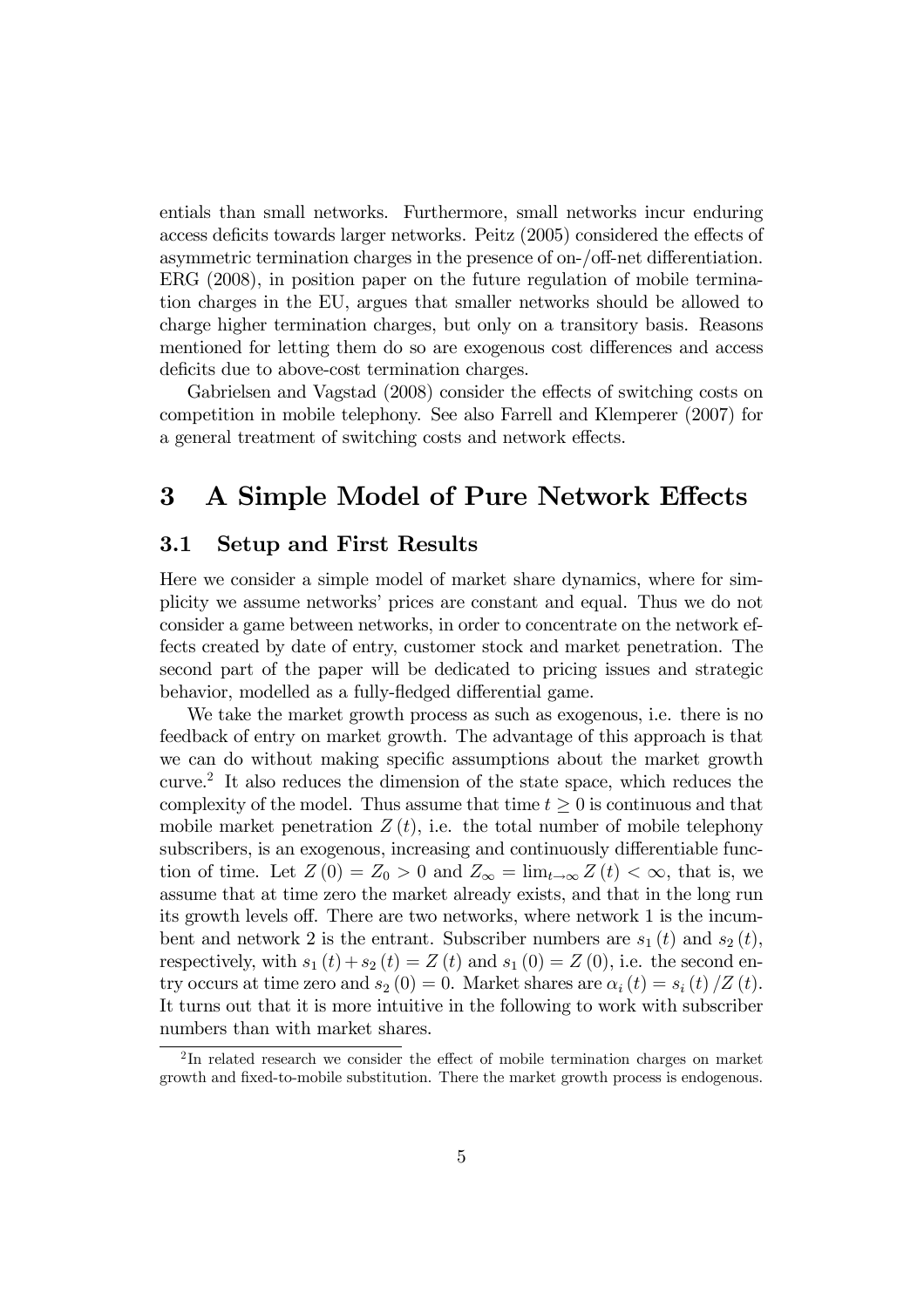Networks' prices are fixed, exogenous and symmetric. The price of a call minute from network i to network j is  $p_{ij}$ , with corresponding indirect utility per recipient of  $v_{ij} = v(p_{ij}) = \max_q u(q) - p_{ij}q$ , where v and u are consumers' indirect and direct utility functions over call minutes, respectively. For further reference, note that  $-dv_{ij}/dp_{ij} = q_{ij}$  is the quantity of call minutes from network i to network j. On-/off-net differentials are created by prices  $p_{ij} > p_{ii}$ . A common example of different prices for on- and off-net calls arises under two-part tariffs, as we will assume here: The prices of calls are equal to their marginal cost  $c + m$ , where  $c > 0$  is the cost of an on-net call. We have  $m = 0$  for on-net calls, and  $m > 0$  is the additional cost due to an above-cost MTR of off-net calls. If we define  $p_m = c + m$  and  $v_m = v(p_m)$ for  $m \geq 0$ , then  $\delta = v_0 - v_m > 0$  measures the size of on-/off-net differentials in terms of consumer surplus from calling network  $i$  from either network  $i$  or j.

Networks  $i = 1, 2$  also charge a fixed fee  $F_i$ , and for now we assume that  $F_1 = F_2$ . A consumer on network *i* therefore obtains the surplus at time *t* of

$$
w_i(t) = s_i(t)v_0 + s_j(t)v_m - F_i + K,
$$
\n(1)

where  $K$  is additional surplus unrelated to mobile subscriber numbers, for example the benefits of mobility or mobile-to-fixed calls. We assume that  $K$ is the same for both networks.

The two networks' services are differentiated in Hotelling fashion, with networks 1 and 2 occupying the left and right ends of a line of length 1, respectively. Consumers joining the market at time  $t$  are uniformly distributed along this line, with their mass given by  $Z = dZ/dt$ . We assume that consumers are myopic and base their decision which network to join on present subscriber numbers.<sup>3</sup>

The share of new consumers joining network 2 is given by

$$
y(t) = \frac{1}{2} + \sigma (w_2(t) - w_1(t)) \tag{2}
$$

$$
= \frac{1}{2} + \sigma \delta \left( s_2 \left( t \right) - s_1 \left( t \right) \right), \tag{3}
$$

where  $\sigma > 0$  measures the strength of horizontal preferences, i.e. competition is more intense if  $\sigma$  is large. Since we intend to model a market where the entrant has a non-zero market share, normally we assume that  $\sigma$  is small enough so that for all t we have  $y(t) \in (0,1)$ .

<sup>&</sup>lt;sup>3</sup>While we will consider forward-looking consumers in section 3.2, we believe that this is a plausible assumption, especially when consumers can switch networks.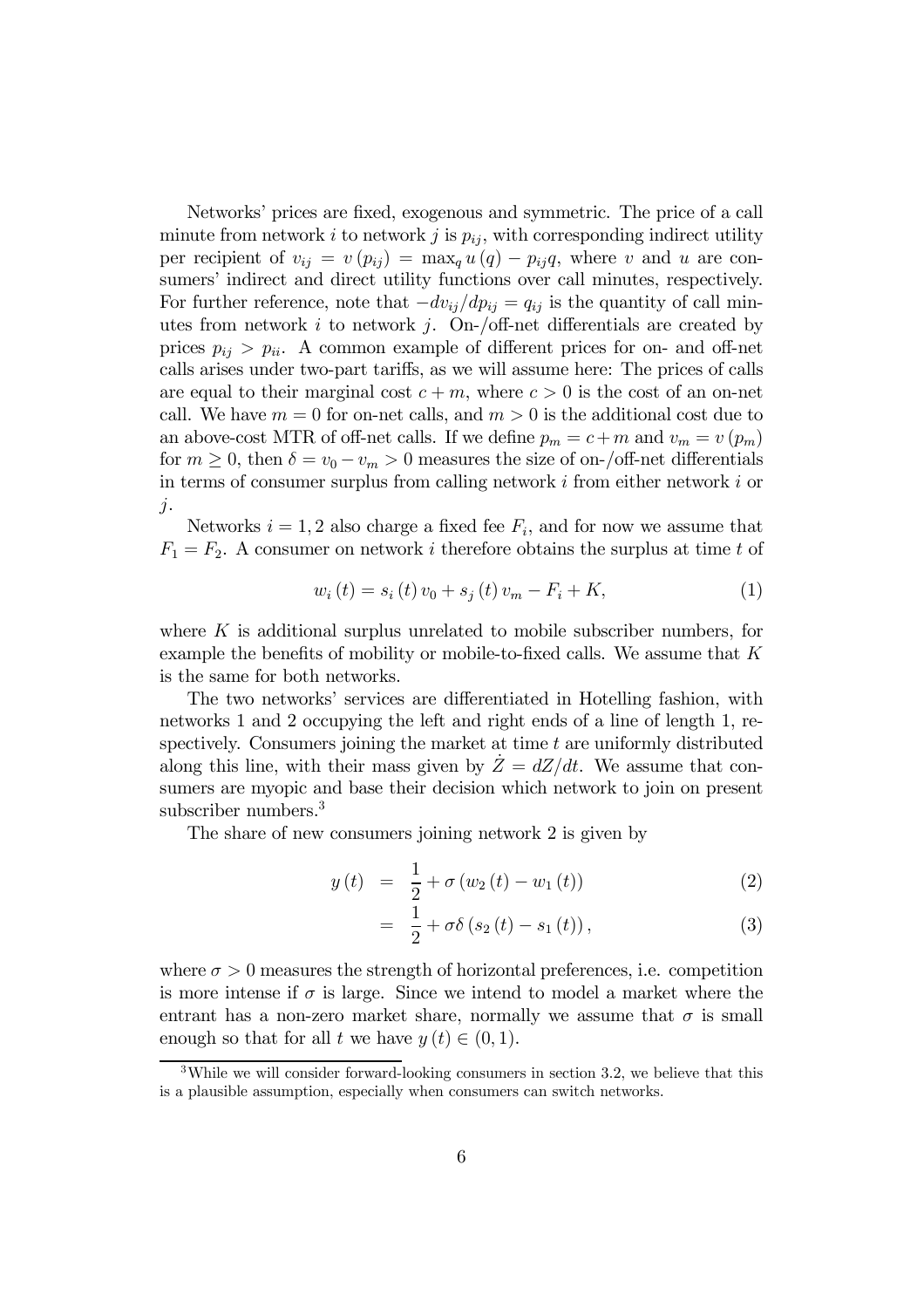Expression (3) shows that competition under equal prices conflates the competitiveness of the market  $(\sigma)$  with the strength of tariff-mediated network effects  $(\delta)$ , and that the difference in surplus offered to consumers is determined by the difference in subscriber numbers  $s_2 - s_1$ . Still, we will see below that long-run market shares depend on how many consumers are willing to switch networks.

For a start, we make the extreme assumption that switching costs are so high that consumers will never switch networks. The evolution of subscriber numbers of network 2 is thus given by  $s_2(0) = 0$  and, since  $s_1 = Z - s_2$ ,

$$
\dot{s}_2 = \dot{Z}y = \dot{Z}\left[\frac{1}{2} + \sigma\delta\left(2s_2 - Z\right)\right],\tag{4}
$$

while  $y > 0$ . If  $y \le 0$  then  $\dot{s}_2 = 0$ . Thus the market share path for  $y > 0$  is described by a linear differential equation, which has solution

$$
s_2(t) = \frac{Z(t)}{2} - \frac{Z_0}{2} e^{2\sigma \delta(Z(t) - Z_0)}.
$$
 (5)

This expression means that without network effects ( $\delta = 0$ ) half of new consumers would join the entrant network, while the existence of network effects drives an ever greater number of consumers to the large network.

We can now state some results concerning network growth:

Proposition 1 If networks charge symmetric prices and consumers never switch, then

- 1. If  $Z_0 \geq Z^* = 1/2\sigma\delta$  the entrant gains zero market share.
- 2. If  $Z_0 < Z^*$ , the entrant network grows while  $Z(t) < Z_0 \frac{\ln(2\sigma \delta Z_0)}{2\sigma \delta}$ . This upper limit and the entrant's speed of growth decline with initial market penetration  $Z_0$ .
- 3. The entrant's long-run subscriber number  $s_2(\infty)$  decreases with initial market penetration  $Z_0$  and the strength of termination-mediated network effects  $\delta$ . There is a  $\bar{Z} > 0$  such that  $s_2 (\infty)$  increases (decreases) with growth potential  $Z_{\infty}$  if  $Z_{\infty}$  < (>)  $\overline{Z}$ .

**Proof.** We have that  $\dot{s}_2(t) = \dot{Z}(t) \left(\frac{1}{2} - \sigma \delta Z_0 e^{2\sigma \delta(Z(t) - Z_0)}\right) > 0$ , where the second term is decreasing in Z (t). The first result is equivalent to  $\dot{s}_2(0) \leq 0$ , and the first part of the second is equivalent to  $\dot{s}_2(t) \geq 0$ . The rest follows because  $d\dot{s}_2/dZ_0$  has the sign of  $(2\sigma \delta Z_0 - 1)$ . As for the third point: In the long run we have  $s_2(\infty) = (Z_\infty - Z_0 e^{2\sigma \delta(Z_\infty - Z_0)})/2$ . Taking derivatives leads to the above result.  $\blacksquare$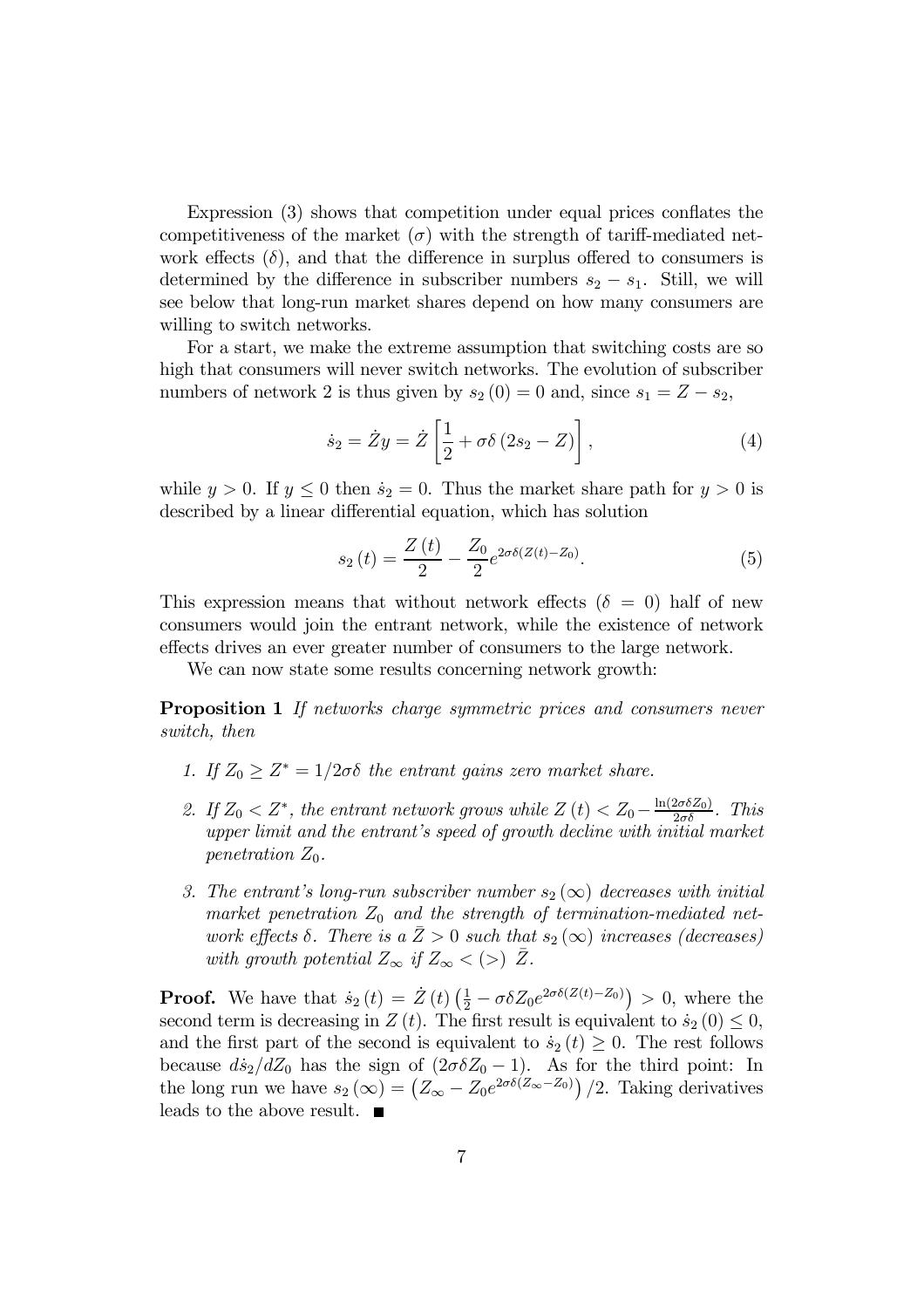The difference in subscriber numbers between the incumbent network 1 and the entrant 2 is

$$
s_1(t) - s_2(t) = Z_0 e^{2\sigma \delta(Z(t) - Z_0)},
$$

which increases exponentially in  $Z(t)$  if  $\delta > 0$ . Thus even if the entrant network grows, the incumbent network's size increases even faster due to network effects.

Now we reconsider network growth assuming that  $(Z - Y_1)$  consumers are eventually able to switch networks, where  $0 \le Y_1 \le s_1(0)$  is the number clients who are locked-in forever at the incumbent network. We assume that consumers  $(Z - Y_1)$  are locked for some time until they become mobile at a rate of  $\chi$ . These customers either rejoin their previous network or switch to the competing network, based on prices and subscriber numbers at time t.

New and switching consumers of the mobile group will join the entrant's network according to

$$
y(t) = \frac{1}{2} + \sigma \delta (s_2 - s_1),
$$

just as before. While  $y > 0$ , the entrant's growth in the first group of consumers is described by  $s_2(0) = 0$  and

$$
\dot{s}_2 = (\dot{Z} + \chi (Z - Y_1)) \left[ \frac{1}{2} + \sigma \delta (2s_2 - Z) \right] - \chi s_2.
$$
 (6)

The interpretation of this expression is the following: At each point in time,  $\chi s_2$  customers join the pool of customers that are selecting an operator, whose total size is  $(Z + \chi (Z - Y_1))$ . A share y of the latter then join the entrant's network. If  $y \leq 0$  at some t then  $\dot{s}_2 = -\chi s_2$  ever after, i.e. the entrant will shrink to zero.

We obtain the following results:

**Proposition 2** If the incumbent has  $Y_1$  locked-in clients at  $t \geq 0$ , then:

- 1. If  $Z_0 \geq Z^*$  the entrant gains zero market share.
- 2. If  $Z_{\infty} < Z^*$  then the entrant's long-run number of subscribers is

$$
s_2(\infty) = \frac{1}{2} (Z_{\infty} - Y_1) \left( 1 - \frac{Y_1}{Z^* - (Z_{\infty} - Y_1)} \right),
$$
 (7)

which is decreasing in  $\sigma$ ,  $\delta$  and  $Y_1$ . If  $Z_{\infty} - Y_0 \geq Z^*$  then  $s_2(\infty) = 0$ .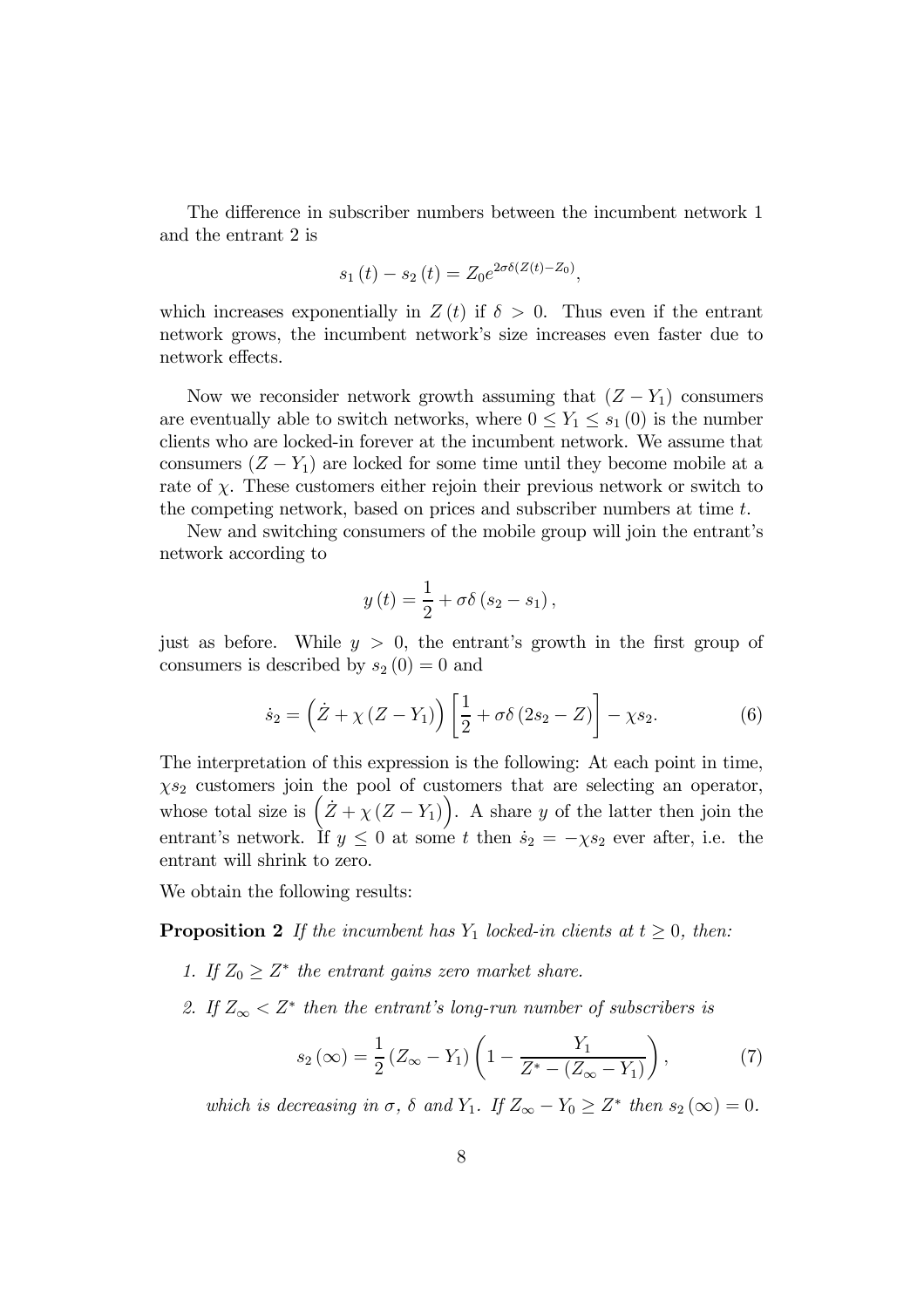**Proof.** The first statement follows from  $\dot{s}_2(0) \leq 0$ . The second statement follows from the steady state condition

$$
0 = \chi (Z_{\infty} - Y_1) \left( \frac{1}{2} + \sigma \delta (2s_2 - Z_{\infty}) \right) - \chi s_2
$$

and  $s_2(\infty) > 0$ . This value is consistent with  $y(\infty) \geq 0$  if  $Z_\infty \leq Z^*$ .

Based on this simple model, and neglecting the strategic aspect of pricing, we have arrived at the following conclusions: A combination of high tariffmediated network effects and a high number of subscribers at the incumbent make entry as such more difficult. In the long run, the entrant only survives if these network effects are not too strong, and if he does then an initial number of locked-in clients on the incumbent network translates into an even larger difference in subscribers in the long run.

The above analysis is limited by the assumption of equal and constant prices. It does not allow networks to set prices in a forward-looking manner, nor does it allow for a "fat cat"-effect due to locked-in consumers. As we will see, considering dynamic strategic pricing will make a difference.

### 3.2 Forward-looking Consumers

Contrary to what has been assumed in the previous section, we now consider consumers who are forward-looking and base the evaluation of benefits on their expectations of networks' long-run subscriber numbers. This assumption would makes sense if the market that develops fully over a very short period of time.

Let the expected final numbers of non-locked-in subscribers be  $s_i^{\infty}$  $\sum_{i}^{\infty}$ , then

$$
y = \frac{1}{2} + \sigma \delta \left( s_2^{\infty} - s_1^{\infty} \right),
$$

if  $y > 0$ . Note that since y no longer depends on time, at each moment a constant proportion of consumers joins network 2.

We find the following result:

Proposition 3 If consumers are forward-looking, then

- 1. If  $Z_{\infty} \geq Z^*$  the entrant gains zero market share.
- 2. If  $Z_{\infty} < Z^*$  then the entrant's long-run number of subscribers is

$$
s_2^{\infty} = \frac{1}{2} (Z_{\infty} - Y_1) \left( 1 - \frac{Y_1}{Z^* - (Z_{\infty} - Y_1)} \right). \tag{8}
$$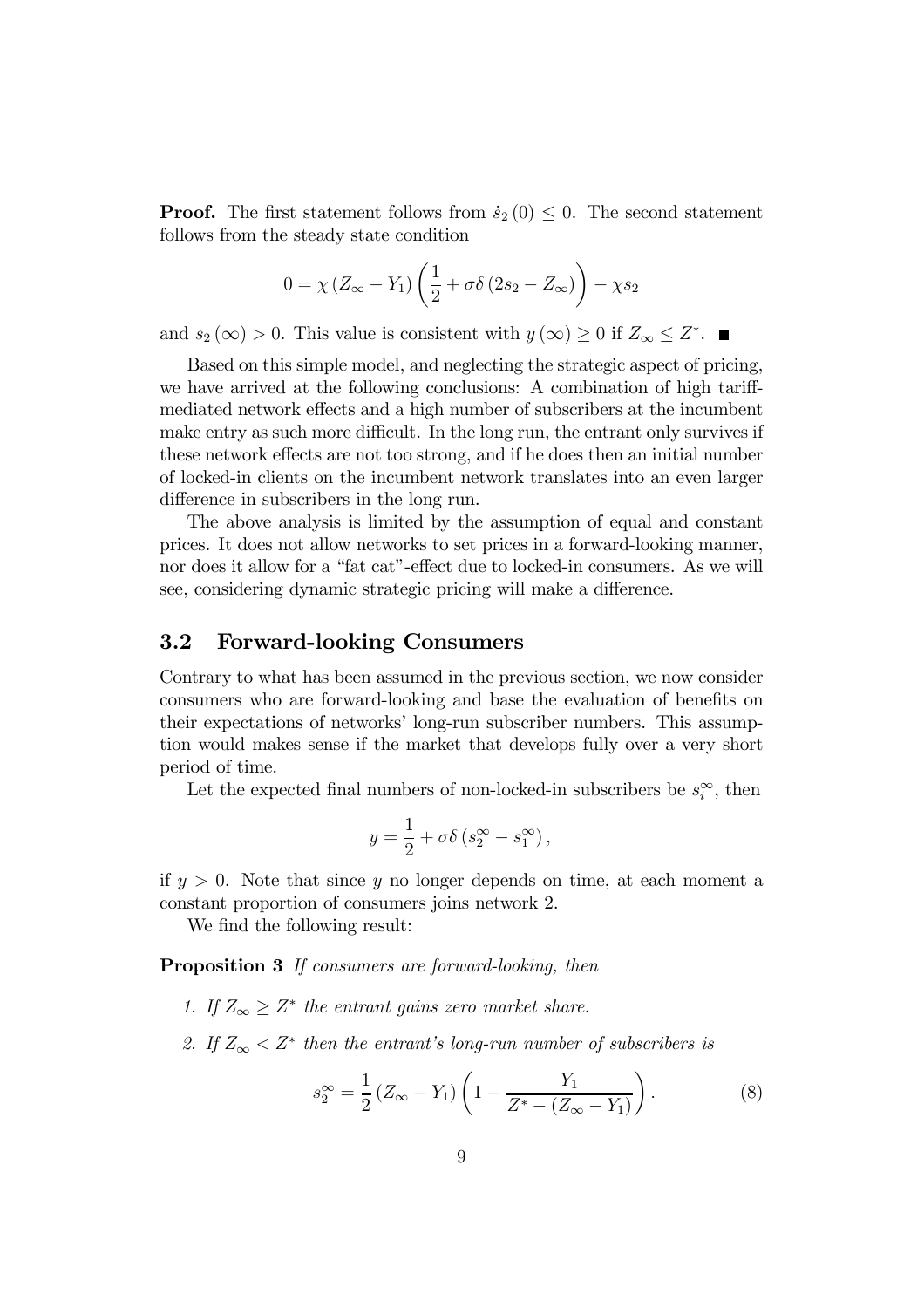**Proof.** 1. No non-locked-in consumers will join network 2, i.e. if and only if they believe that  $y \leq 0$ , or  $s_2^{\infty} \leq (Z_{\infty} - Z^*)/2$ . This belief is consistent with the equilibrium outcome if and only if  $s_2^{\infty} = 0$ , or  $Z_{\infty} \geq Z^*$ .

2. On the other hand, if  $y > 0$  we obtain the law of motion

$$
\dot{s}_2 = (\dot{Z} + \chi (Z - Y_1)) \left[ \frac{1}{2} + \sigma \delta (2s_2^{\infty} - Z_{\infty}) \right] - \chi s_2.
$$

Consumers' expectations are correct if  $s_2^{\infty} = s_2(\infty) > 0$ . These are then determined by the condition  $\dot{s}_2 = 0$ , with the above solution for  $(Z_{\infty} - Y_1)$ Z<sup>\*</sup>. This value is consistent with  $y > 0$ , or  $s_2^{\infty} > (Z_{\infty} - Z^*)/2$ , if  $Z_{\infty} < Z^*$ , which is a stricter condition.  $\blacksquare$ 

The long-run market share is identical to the one we found above in (7) assuming myopic consumers. The reason why both coincide is that churn reshuffles consumers toward long-run market shares.

One difference between the two cases of myopic and forward-looking consumers here is that the possibility of entry in the segment of non-captive consumers depends on the value of  $Z_0$  for the former, and  $Z_{\infty}$  for the latter. Thus with forward-looking consumers entry as such becomes more difficult, while the conditions for long-run survival are the same.

## 4 Endogenous Pricing

In this section we focus on networks' pricing decisions and how they will use pricing to steer growth. For simplicity, we will only consider consumers who may eventually be able to switch, i.e. the total number of mobile market customers at time t is  $Z(t)$ .<sup>4</sup>

### 4.1 Model Setup of Dynamic Network Competition

Suppose that networks set their two-part tariffs  $T_i(t) = (p_{ii}(t), p_{ij}(t), F_i(t)),$  $i \neq j$  in continuous time. Since competing mobile networks can observe each other's pricing decisions, we assume a "closed-loop information structure", i.e. networks observe past actions. Thus networks will react to each other's pricing, and the adequate equilibrium concept for competitive behavior is Markov-perfect equilibrium where networks set prices based on each others' subscriber numbers.

<sup>4</sup>Considering locked-in consumers as above adds a second state variable, which makes the model much more difficult to solve, unless one assumes that these consumers do not react to price differences.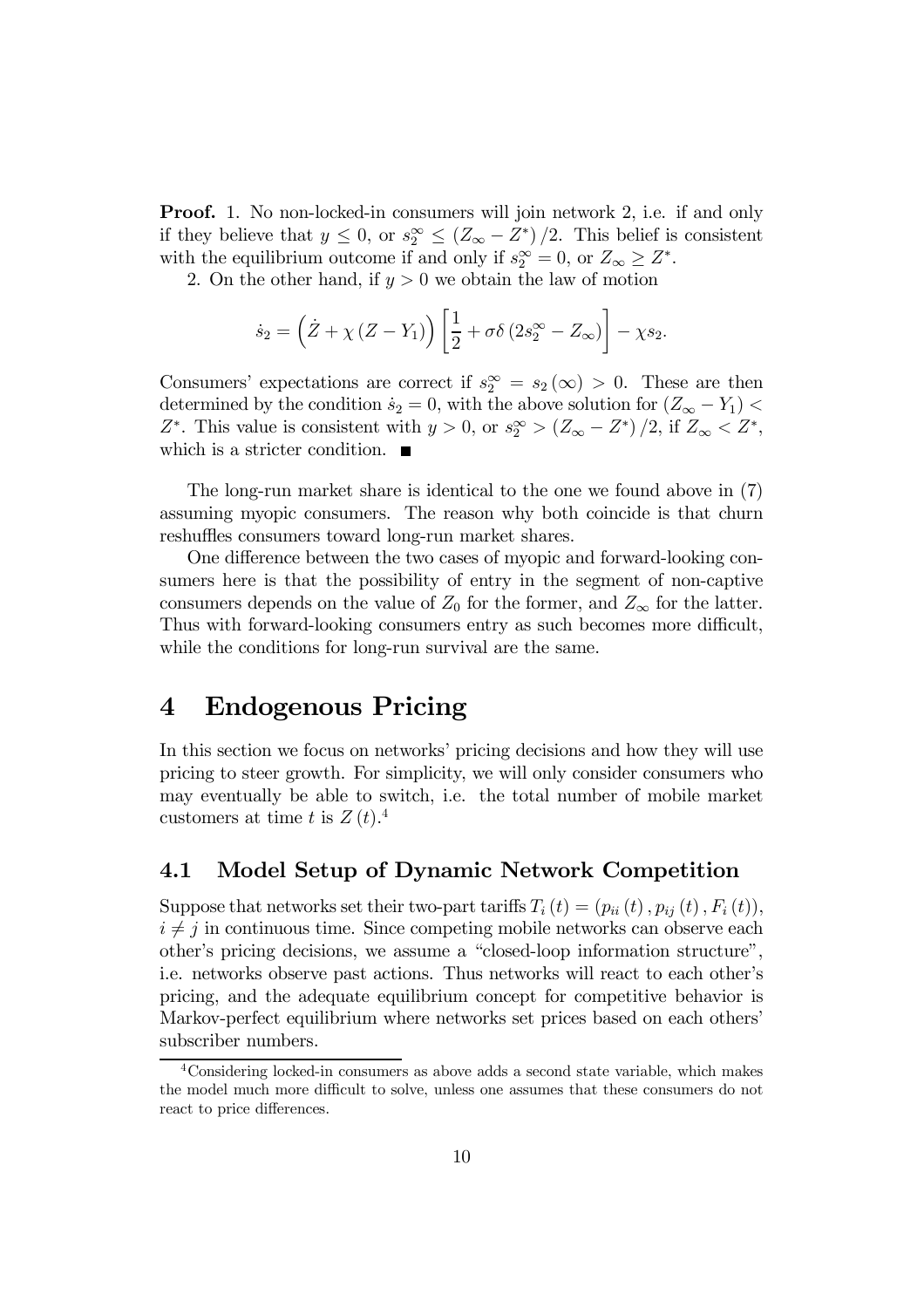At each point in time  $t$ , new and churning consumers choose one of the two available contracts, with tariffs  $T_i(t)$ . These tariffs are valid for the duration of the contract, and contracts terminate at rate  $\chi > 0$ . Similar to what we assumed above, at time  $t = 0$  there is a group of clients  $0 < Y_1 \leq s_1(0)$  on the incumbent network who will never switch. For consistency of notation let  $Y_2 = 0$  and  $Y = Y_1 + Y_2$ . Thus the size of the cohort selecting networks at time t is  $Z + \chi (Z - Y)$ . These consumers choose networks myopically, and thus a fraction  $y_i(t)$  adheres to network *i*:

$$
y_i(t) = \frac{1}{2} + \sigma [s_i(t) (v_{ii} - v_{ji}) - s_j(t) (v_{jj} - v_{ij}) - F_i + F_j]
$$
  
=  $\frac{1}{2} + \sigma (2\delta s_i - \delta_j Z - F_i + F_j),$  (9)

where  $\delta_i = (v_{ii} - v_{ii})$  is the difference in surplus of calling network i from either network i or j, and  $\delta = (\delta_i + \delta_j)/2$ . If networks set the same perminute prices we have  $\delta_i = \delta$ .

We also assume that consumers who join at time  $t$  only make calls to other consumers they know are already on either one of the networks. This assumption maintains consistency with consumer expectations and simplifies flow profits. We will analyze the implications of different assumptions about consumer expectations and calling patterns below in Section 4.4.1.

Flow profits at time  $u \geq t$ , per consumer joining network i at time t, are

$$
P_i(t) = F_i(t) + s_i(t) (p_{ii}(t) - c) q_{ii}(t) + s_j(t) (p_{ij}(t) - c - m) q_{ij}(t),
$$
\n(10)

where c and  $m = a - c_t$  are the on-net cost of calls and the margin between mobile-to-mobile termination charge and termination cost, respectively. The discounted profits from a consumer joining at time t are

$$
\tilde{P}_i(t) = \int_t^{\infty} P_i(t) e^{-(\chi + r)(u - t)} du = \frac{1}{r + \chi} P_i(t).
$$

Thus network i's discounted profits over all cohorts of consumers joining at  $t \geq 0$  are<sup>5</sup>

$$
\Pi_{i} = \int_{0}^{\infty} \left[ y_{i}\left(t\right) \left(\dot{Z}\left(t\right) + \chi Z\left(t\right)\right) \tilde{P}_{i}\left(t\right) + s_{i}\left(t\right) s_{j}\left(t\right) Q_{i} + s_{i}\left(t\right) R_{i} \right] e^{-rt} dt - M_{i},\tag{11}
$$

<sup>&</sup>lt;sup>5</sup>The incumbent network will continue to make profits on clients that have joined before time 0, but these profits are not relevant for future pricing decisions.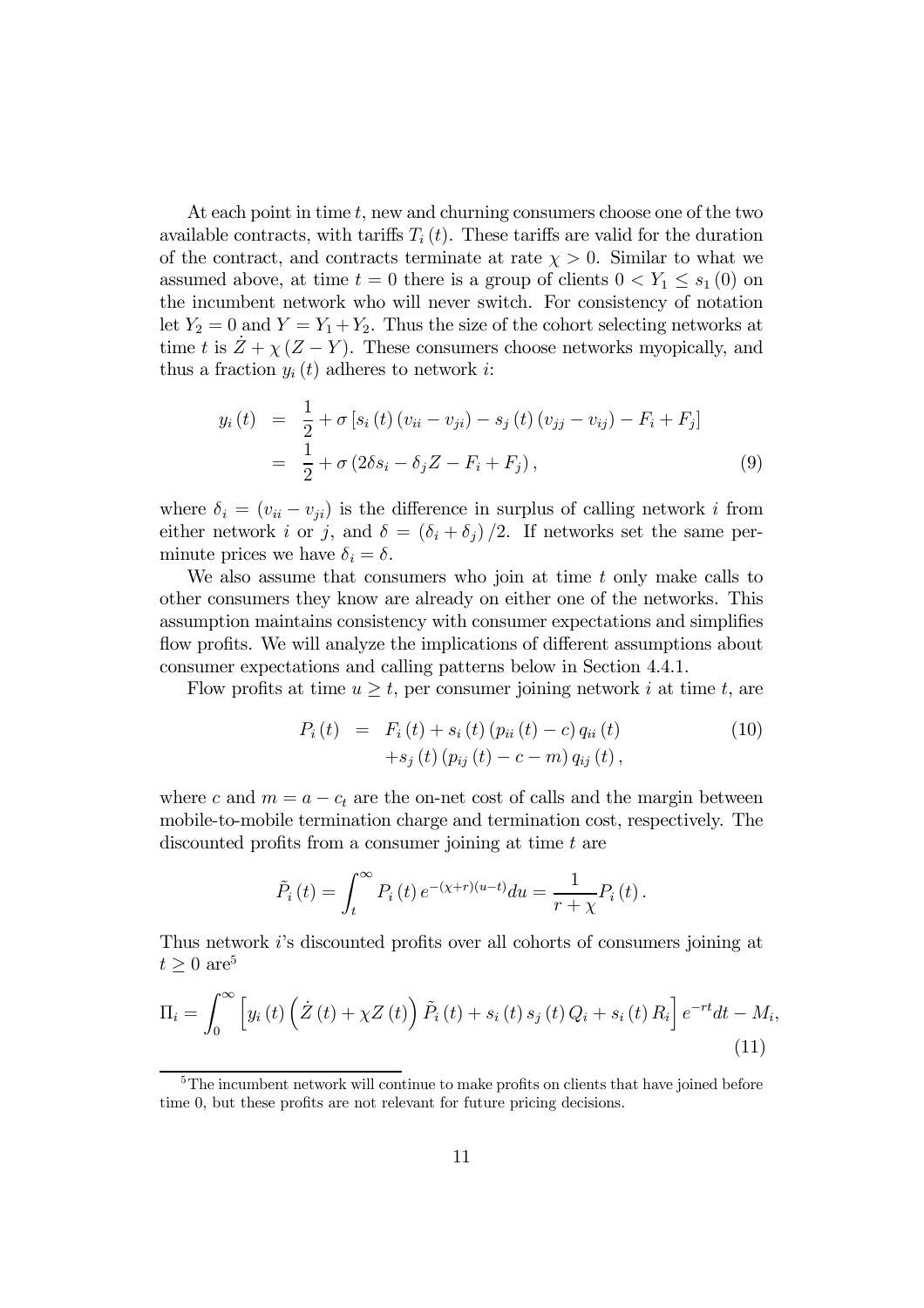where  $Q_i = m_i q_{ji}$  and  $R_i = (b_i - c_i) q_{fi}$  are profits from mobile-to-mobile and fixed-to-mobile termination. Both  $Q_i$  and  $R_i$  are assumed to be piecewise constant. In particular, we want to be able to analyze the effect of transitory termination rate asymmetries  $Q_2 > Q_1$  and / or  $R_2 > R_1$ . Let  $Q = (Q_1 + Q_2)/2$  and  $R = (R_1 + R_2)/2$ . The term  $M_0$  refers to discounted mobile termination profits of clients who are already present at time 0, which for simplicity we have counted in the first expression,

$$
M_i = \int_0^\infty \left(Y_i e^{-rt} + (s_i(0) - Y_i) e^{-(r+\chi)t}\right) (R_i + Q_i s_j(0)) dt
$$
  
=  $(R_i + Q_i s_j(0)) \left(\frac{Y_i}{r} + \frac{s_i(0) - Y_i}{r + \chi}\right),$ 

where the latter identity holds if  $R_i$  is constant over time. Evidently  $M_1 > 0$ and  $M_2 = 0$ .

First we show that under two-part tariffs networks charge prices per minute equal to marginal cost.

**Conjecture 4** At each  $t \geq 0$  we have  $p_{ii}(t) = c$  and  $p_{ij}(t) = c + m$ , for  $i = 1, 2 \text{ and } j \neq i$ .

**Proof.** . Consider a given path of subscriber shares  $y(t)$ ,  $t \geq 0$ , and therefore also of subscriber numbers  $s_i$  and  $s_j$ . In order to maximize profits  $\Pi_i$  over  $p_{ii}$  and  $p_{ij}$  given the path y, network i maximizes every  $\tilde{P}_i(t)$ , substituting  $F_i$  from (9).

$$
F_1 = \frac{1}{\sigma} \left( y - \frac{1}{2} \right) - s_2 \left( t \right) \left( v_{22} - v_{12} \right) + s_1 \left( t \right) \left( v_{11} - v_{21} \right) + F_2.
$$

Thus network *i* solves:

$$
\max_{p_{ii}} \frac{1}{r + \chi} \left[ s_i(t) \, v_{ii}(t) + s_i(t) \left( p_{ii}(t) - c \right) q_{ii}(t) \right],
$$
\n
$$
\max_{p_{ij}} \frac{1}{r + \chi} \left[ s_j(t) \, v_{ij}(t) + s_j(t) \left( p_{ij}(t) - c - m \right) q_{ij}(t) \right].
$$

The corresponding first-order conditions are

$$
\frac{s_i(t)}{r + \chi} [-q_{ii} + q_{ii} + (p_{ii} - c) q'_{ii}] = 0,
$$
  

$$
\frac{s_j(t)}{r + \chi} [-q_{ij} + q_{ij} + (p_{ij} - c - m) q'_{ij}] = 0,
$$

which lead to the above result.  $\blacksquare$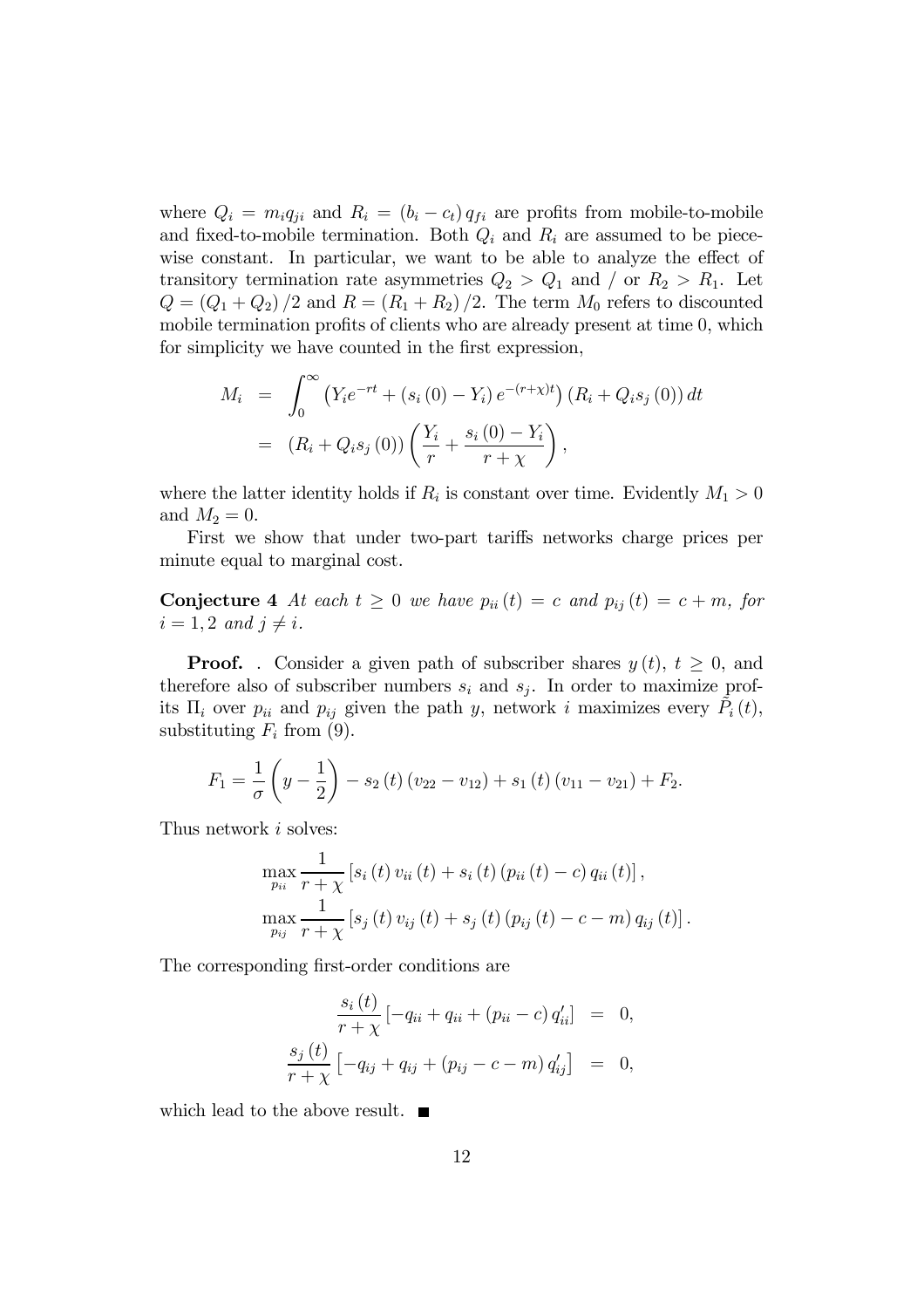Because calls are priced as cost we obtain  $P_i(t) = F_i(t)$ . Defining  $\zeta(t) =$  $Z(t) + \chi (Z(t) - Y)$ , flow profits and the law of motion become:

$$
\Pi_i = \int_0^\infty \left[ \frac{\zeta y_i F_i}{r + \chi} + s_i (Z - s_i) Q_i + s_i R_i \right] e^{-rt} dt
$$
  
\n
$$
\dot{s}_i = \zeta y_i - \chi (s_i - Y_i).
$$

Together with (9), we have a linear-quadratic differential game with timevarying coefficients, for which Markov-perfect equilibria exist and can be characterized (see e.g. Dockner et al 2000 ).

### 4.2 Pricing Equilibrium

#### 4.2.1 Equilibrium Conditions

Since we will determine a Markov-perfect equilibrium, we will use the Hamilton-Jacobi-Bellman equation describing the value function  $V^i = \Pi_i + M_i$  and pricing policy  $F_i$  corresponding to each player's maximization problem. Letting  $\pi_i$  be flow profits, the HJB equation is

$$
rV^{i}(s_{i},t) - \frac{\partial V^{i}}{\partial t}(x,t) = \max_{F_{i}} \left\{ \pi_{i} + \frac{\partial V^{i}}{\partial s_{i}}(s_{i},t) \,\dot{s}_{i} \right\} \tag{12}
$$

Since the game is linear-quadratic, policy functions will be linear in the state,

$$
F_{i}(t) = g_{1}^{i}(t) s_{i}(t) + g_{0}^{i}(t),
$$

and value functions quadratic,

$$
V^{i}(s_{i}, t) = V_{2}^{i}(t) s_{i}^{2}(t) + V_{1}^{i}(t) s_{i}(t) + V_{0}^{i}(t),
$$

where  $V_2^i(t) < 0$ . We find the following necessary conditions (The proofs of this and the next proposition can be found in the appendix):

Proposition 5 1. The equilibrium value function parameters must obey the following differential equations:  $W_2 = V_2^i + V_2^j$  $\mathcal{L}_2^j$  is defined by the Riccati differential equation

$$
\dot{W}_2 = 2Q + (r + 2\chi)W_2 - \frac{8\sigma}{9} \frac{\zeta}{r + \chi} (\delta + (r + \chi)W_2)^2, \tag{13}
$$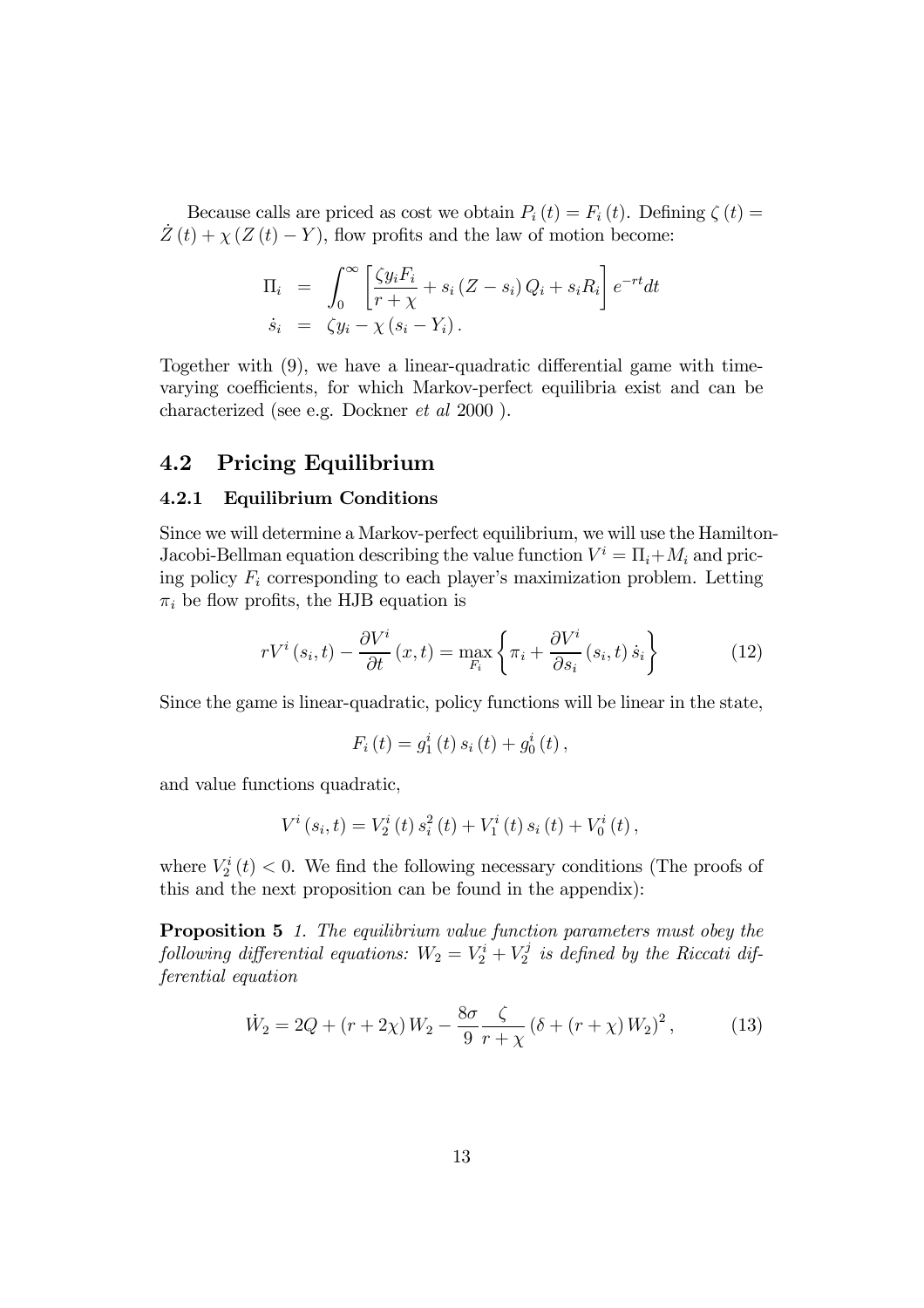and the parameters  $V_k^i$  then follow the linear differential equations

$$
\dot{V}_2^i = Q_i + (r + 2\chi) V_2^i - \frac{4\sigma}{9} \frac{\zeta}{r + \chi} (\delta + (r + \chi) W_2)^2, \tag{14}
$$

$$
\dot{V}_1^i = \frac{4\sigma\zeta}{9} (\delta + (r + \chi) W_2) \left( \frac{\delta_j Z - \frac{3}{2\sigma}}{r + \chi} + V_1^j - V_1^i + 2ZV_2^j \right) \tag{15}
$$
\n
$$
+ (r + \chi) V_1^i - 2\chi Y_i V_2^i - ZQ_i - R_i,
$$

$$
\dot{V}_0^i = rV_0^i - \chi Y_i V_1^i - \frac{\sigma (r + \chi) \zeta}{9} \left( \frac{\delta_j Z - \frac{3}{2\sigma}}{r + \chi} + V_1^j - V_1^i + 2Z V_2^j \right)^2 (16)
$$

The boundary conditions are  $\lim_{t\to\infty} W_2 = \bar{W}_2$  and  $\lim_{t\to\infty} V_k^i \to \bar{V}_k^i$ , which are the long-run equilibrium values derived in the next section.

2. The equilibrium policy function parameters are given by

$$
g_1^i = \frac{2}{3}\delta + \frac{2}{3}(r + \chi)\left(V_2^j - 2V_2^i\right),\tag{17}
$$

$$
g_0^i = \frac{1}{2\sigma} - \frac{1}{3}\delta_j Z - \frac{r + \chi}{3} \left( V_1^j + 2V_1^i + 2ZV_2^j \right). \tag{18}
$$

As is typical for linear-quadratic differential games, the fundamental equation describing the equilibrium is a Riccati equation, which normally is solved using numerical methods.

We would like to highlight one case where the model can be solved analytically. This is the case where  $\dot{Z} + \chi (Z - Y) = \chi (Z_{\infty} - Y)$  for all t, or  $Z(t) = Z_{\infty} - (Z_{\infty} - Z_0) e^{-\chi t}$ , which can thus be seen as an approximation to the upper branch of a logistic growth curve with convergence rate  $\chi$ . For this specific case, condition (13) has an unstable negative steady state and a stable positive steady state for the parameter  $W_2$ <sup>6</sup>. The unstable steady state is equal to the long-run equilibrium value  $\bar{W}_2$ , and being an unstable steady state, there is no other solution candidate that converges to it. Thus  $W_2(t) = \bar{W}_2$  for all t is the only solution candidate. Using this result, it is easy to see that all value function and policy function parameters will be constant and equal to their long-run values.

### 4.3 The Long-Run Equilibrium

#### 4.3.1 Steady State Conditions

In the long run market size will converge to  $Z_{\infty}$  while  $Z \to 0$ , i.e.  $\zeta \to$  $\chi$  ( $Z_{\infty} - Y$ ). The parameters of the value function  $V_k^i$  and  $g_l^i$  also converge to limit values  $\bar{V}_k^i$  and  $\bar{g}_l^i$ , and subscriber numbers converge to  $s_i^{\infty}$  $\frac{\infty}{i}$ .

 $6$ We develop the corresponding proofs in the next section. For similar arguments about boundary conditions see the book by Dockner et al..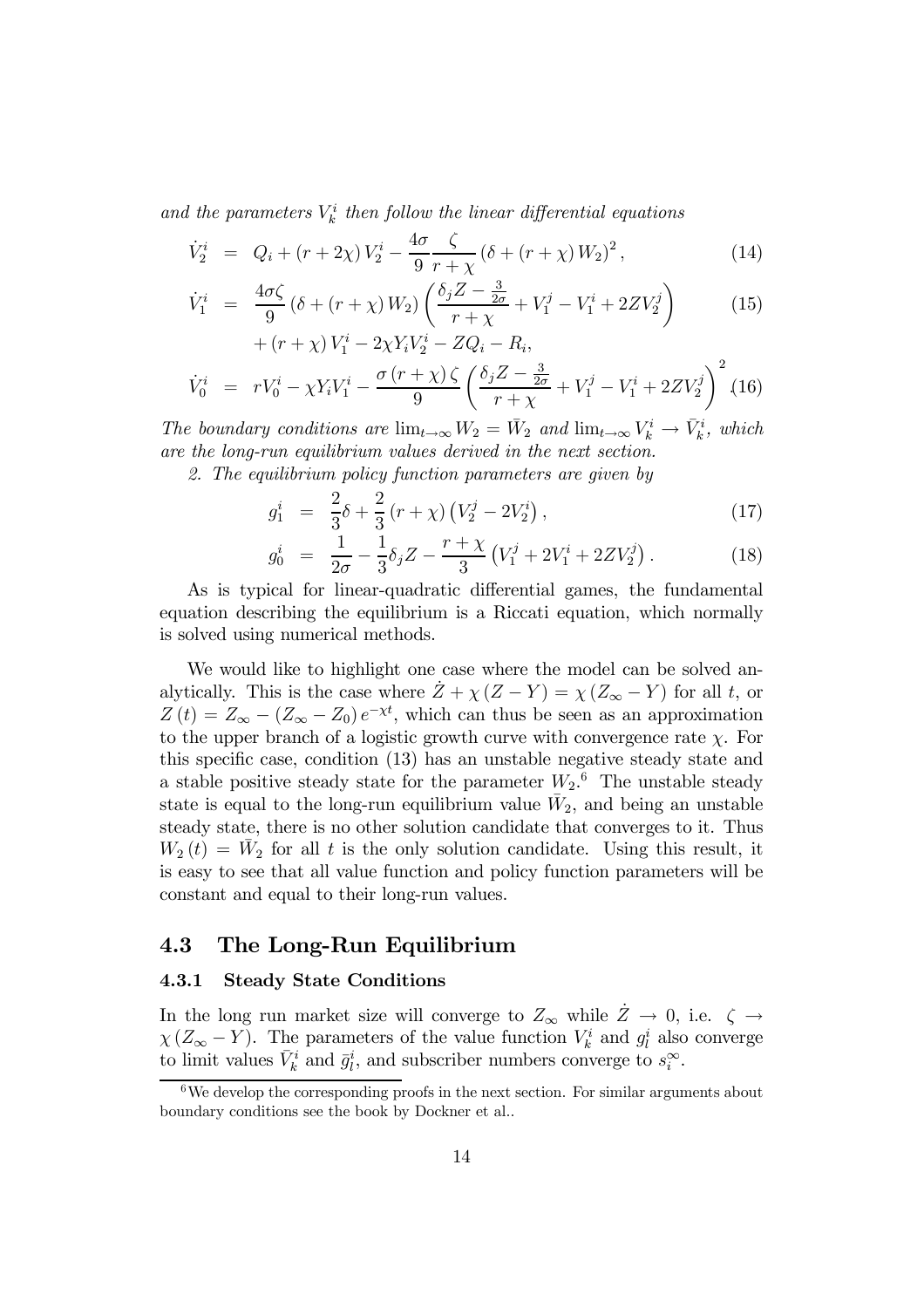**Proposition 6** The long-run value function is characterized as follows: 1. If  $m_1$  and  $m_2$  are small enough there is a unique  $\bar{W}_2 < 0$ , with

$$
\bar{W}_2 = -\frac{\delta}{r+\chi} + 3\frac{3\left(r+2\chi\right) - \sqrt{9\left(r+2\chi\right)^2 + 32\sigma\zeta\left(2Q\left(r+\chi\right) - \delta\left(r+2\chi\right)\right)}}{16\sigma\left(r+\chi\right)\zeta}
$$

2. The value function parameters are given by

$$
\begin{array}{rcl}\n\bar{V}_{2}^{i} & = & \frac{Q_{j} - Q_{i}}{2(r + 2\chi)} + \frac{\bar{W}_{2}}{2}, \\
\bar{V}_{0}^{i} & = & \frac{\chi}{r} Y_{i} \bar{V}_{1}^{i} + \frac{\sigma(r + \chi)\zeta}{9} \left( \frac{\delta_{j}Z - \frac{3}{2\sigma}}{(r + \chi)} + \bar{V}_{1}^{j} - \bar{V}_{1}^{i} + 2Z\bar{V}_{2}^{j} \right)^{2},\n\end{array}
$$

and we state the expression for  $\bar{V}_1^i$  in the proof.

With symmetric termination, i.e.  $Q_1 = Q_2$  and  $R_1 = R_2$ , we obtain

$$
\bar{V}_2^i = \frac{\bar{W}_2}{2}, \ \bar{V}_1^i - \bar{V}_1^j = -\frac{A\chi\bar{W}_2}{(r+\chi)}(Y_i - Y_j),
$$

where  $A = \left(\frac{8\zeta\sigma}{9(r+1)}\right)$  $\frac{8\zeta\sigma}{9(r+\chi)}$   $(\delta + (r+\chi) X_{11}) - 1$ , and the policy function parameters

$$
g_1 = g_1^i = g_1^j = \frac{2}{3}\delta - \frac{1}{3}(r + \chi)\bar{W}_2,
$$
  
\n
$$
g_0^i = \frac{1}{2\sigma} - \frac{1}{3}\delta Z - \frac{r + \chi}{3}(V_1^j + 2V_1^i + Z\bar{W}_2).
$$

Thus in the long run networks' pricing in response to a group of locked-in customers of the incumbent network differs only in the constant part of the policy function, with

$$
g_0^i - g_0^j = \frac{r + \chi}{3} \left( \bar{V}_1^j - \bar{V}_1^i \right) = \frac{A \chi \bar{W}_2}{3} \left( Y_i - Y_j \right).
$$

Since we assumed  $Y_1 > 0$  and  $Y_2 = 0$ , it is the incumbent network that sets a higher fixed fee in the long run even if subscriber numbers we to equalize. On the other hand, differences in locked-in consumers do not affect how networks set their fixed fee as a function of size, i.e.  $g_1$  is unaffected.

Since one can show that  $g_1 > 0$  if m is small, the larger network then sets a higher fixed fee for two reasons: 1. Its larger base of initial locked-in customers, 2. a larger long-run market share.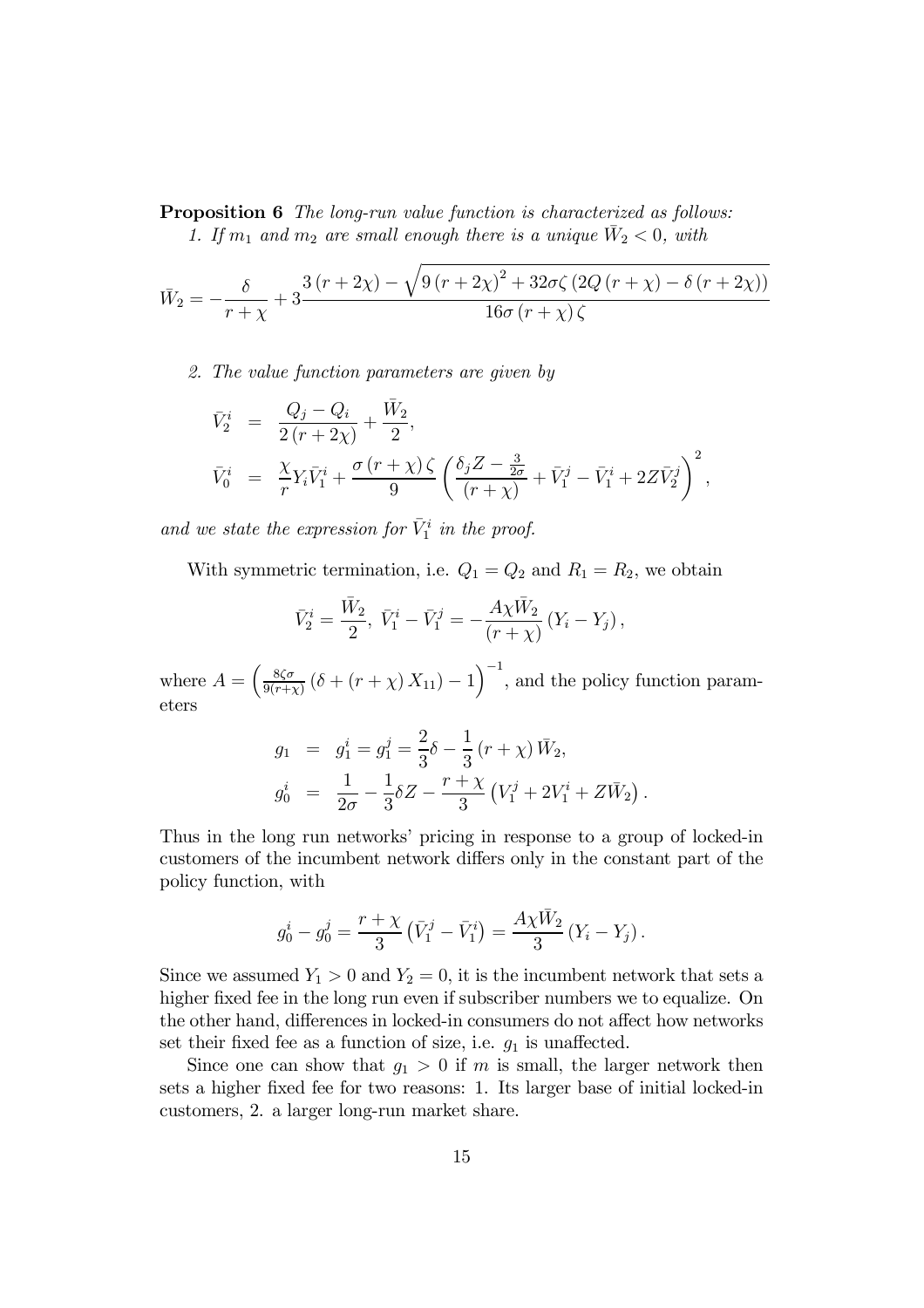#### 4.3.2 The Determinants of Long-Run Subscriber Numbers

Our next step is to consider this distribution of subscribers in the long run when both networks remain in the market. Setting  $\dot{s}_i = \zeta y_i - \chi (s_i - Y_i) = 0$ , substituting the policy functions and solving for  $s_i^{\infty} = s_i(\infty)$ , we obtain

$$
s_i^{\infty} = \frac{1}{2} \frac{Z_{\infty} + Y_i - Y_j - 2\sigma (Z_{\infty} - Y) \left( \left( \delta_j - g_1^j \right) Z_{\infty} + g_0^i - g_0^j \right)}{1 + \sigma (Z_{\infty} - Y) \left( g_1^i + g_1^j - 2\delta \right)}.
$$
 (19)

This long-run steady state is stable if  $1 + \sigma (Z_{\infty} - Y) (g_1^i + g_1^j - 2\delta) > 0$ , which is true for small  $m_i$ .

In order to consider the effects of the initial number of locked-in customers, assume again symmetric termination charges. In this case we have

$$
s_i^{\infty} = \frac{1}{2} \left( Z_{\infty} - Y \right) + Y_i - \theta \left( Y_i - Y_j \right) \tag{20}
$$

where

$$
\theta = \frac{\sigma (Z_{\infty} - Y) \left(\frac{\chi A \bar{W}_2}{3} + g_1^i - \delta\right)}{1 + 2\sigma (Z_{\infty} - Y) (g_1^i - \delta)},
$$

That is, subscriber numbers in the long run result from an equal distribution over both networks of the new and non-locked-in subscribers, the original number of locked-in subscribers, and an additional portion whose distribution depends on the initial difference in locked-in customers.

We have the following result:

Proposition 7 If termination is symmetric and above cost (m is positive but small) then long-run difference in subscriber numbers is smaller than the incumbent's number of locked-in clients.

**Proof.** A Taylor expansions around  $m = 0$  shows that  $\theta \approx \frac{\sigma}{3}$  $\frac{\sigma}{3}(Z_{\infty}-Y)q(c) m >$ 0, which together with  $Y_1 > 0$  and  $Y_2 = 0$  yields the result.  $\blacksquare$ 

Thus a positive but sufficiently small on-/off-net differential may actually increase the size of the entrant in the long run. The reason for this is that the incumbent will charge a higher fixed fee, and therefore the entrant can partially (but never fully) catch up.

A second question is: If there is no initial group of locked-in customers with the incumbent, do we need asymmetric termination charges, either fixed or mobile, in order to achieve equal long-run subscriber numbers? The answer is clear: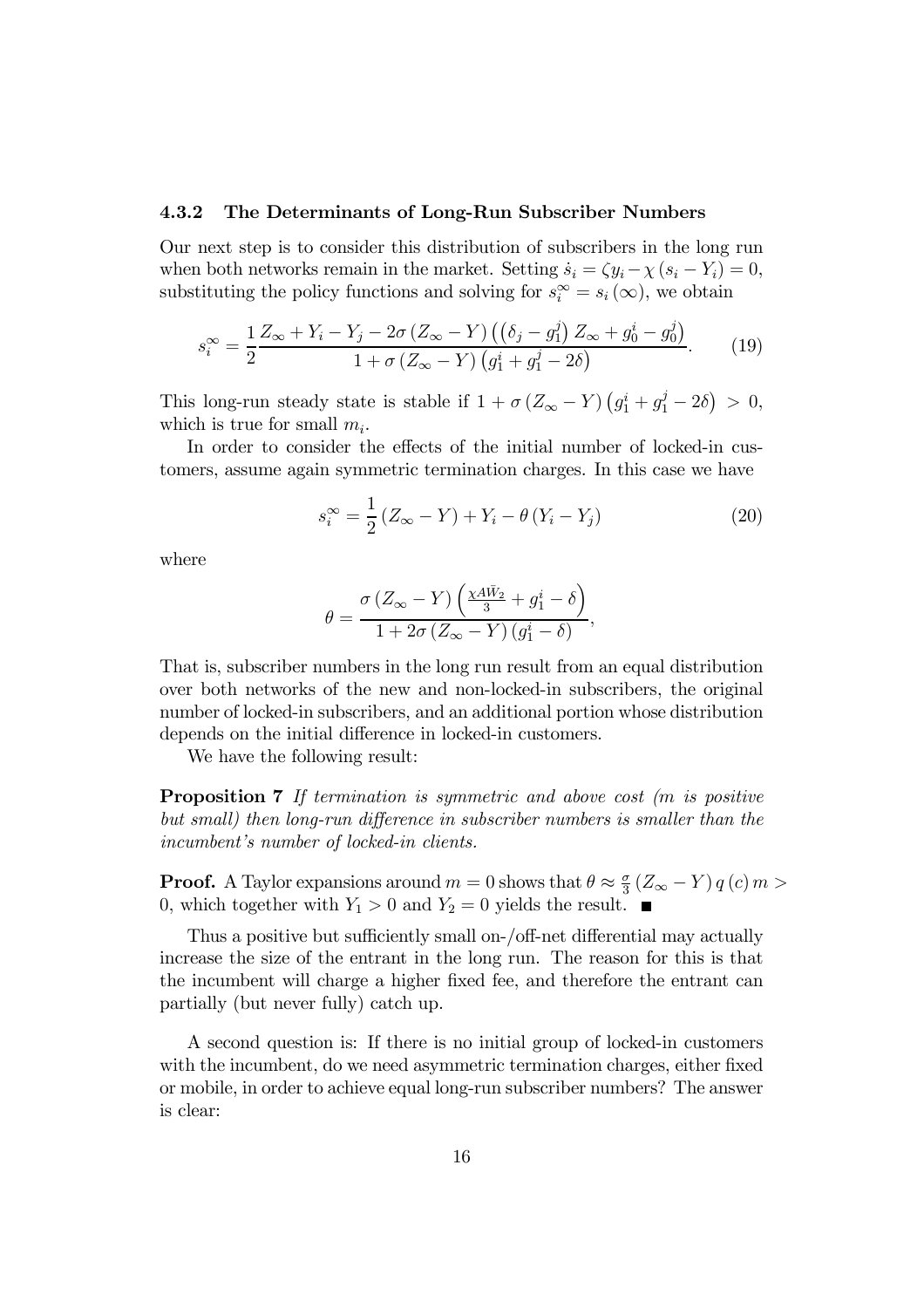**Proposition 8** If termination is symmetric and there are no locked-in customers at the incumbent, in the long-run subscriber numbers will be equal.

**Proof.** Immediate by setting  $Y_1 = Y_2 = 0$  in (20).

A third issue that we want to address is the effect of the long-run size of the market  $Z_{\infty}$  on the imbalance in subscriber numbers. Will a larger market in the long run swamp initial differences or amplify them? The answer is the following:

**Proposition 9** If termination is symmetric, a larger long-run market size reduces the difference in subscriber numbers due to differences in locked-in clients if m is positive (but small).

**Proof.** As was shown in the proof of Proposition 7, the multiplier  $\theta$  is increasing in  $(Z_{\infty} - Y)$ . ■

#### 4.3.3 Mobile Termination Rates

As a final point, we consider the effects of termination charges. First we show an important result concerning fixed-to-mobile termination:

**Proposition 10** If fixed-to-mobile termination is symmetric there is a full waterbed effect, i.e. termination profits are fully passed on to consumers on both networks. If fixed-to-mobile termination rates differ (while  $m_1 = m_2$ ) and sufficiently small) then the network with the higher (lower) rate has a less (more) than full waterbed, which translates into an increase (decrease) in market share and profits. Yet on aggregate the waterbed effect is still full.

**Proof.** With  $R_1 = R_2 = R$ , one can show that  $g_0^i = -R + const$ , where the latter does not depend on R. Since  $g_1^i$  does not depend on R, this implies that fixed fees  $F_i$  are reduced by the full amount of fixed-to-mobile termination profits.

If  $R_1 \neq R_2$ , then  $g_0^i = \frac{1}{2\sigma} - \frac{2}{3}R_i - \frac{1}{3}R_j + O(m)$  but  $g_0^1 + g_0^2 = \frac{1}{\sigma} - R_i R_j + O(m)$ . Furthermore, we find that

$$
\Pi_{i} = V_{2}^{i} (s_{1}^{\infty})^{2} + V_{1}^{i} s_{1}^{\infty} + V_{0}^{i} - (R_{i} + Q_{i} s_{j}) \left(\frac{Y_{i}}{r} + \frac{s_{i} - Y_{i}}{r + \chi}\right)
$$
  
= 
$$
\frac{1}{2\sigma} \frac{\chi}{r + \chi} \frac{Z_{\infty} - Y}{2} \left(1 + \frac{2}{3}\sigma (R_{i} - R_{j})\right)^{2} + O(m),
$$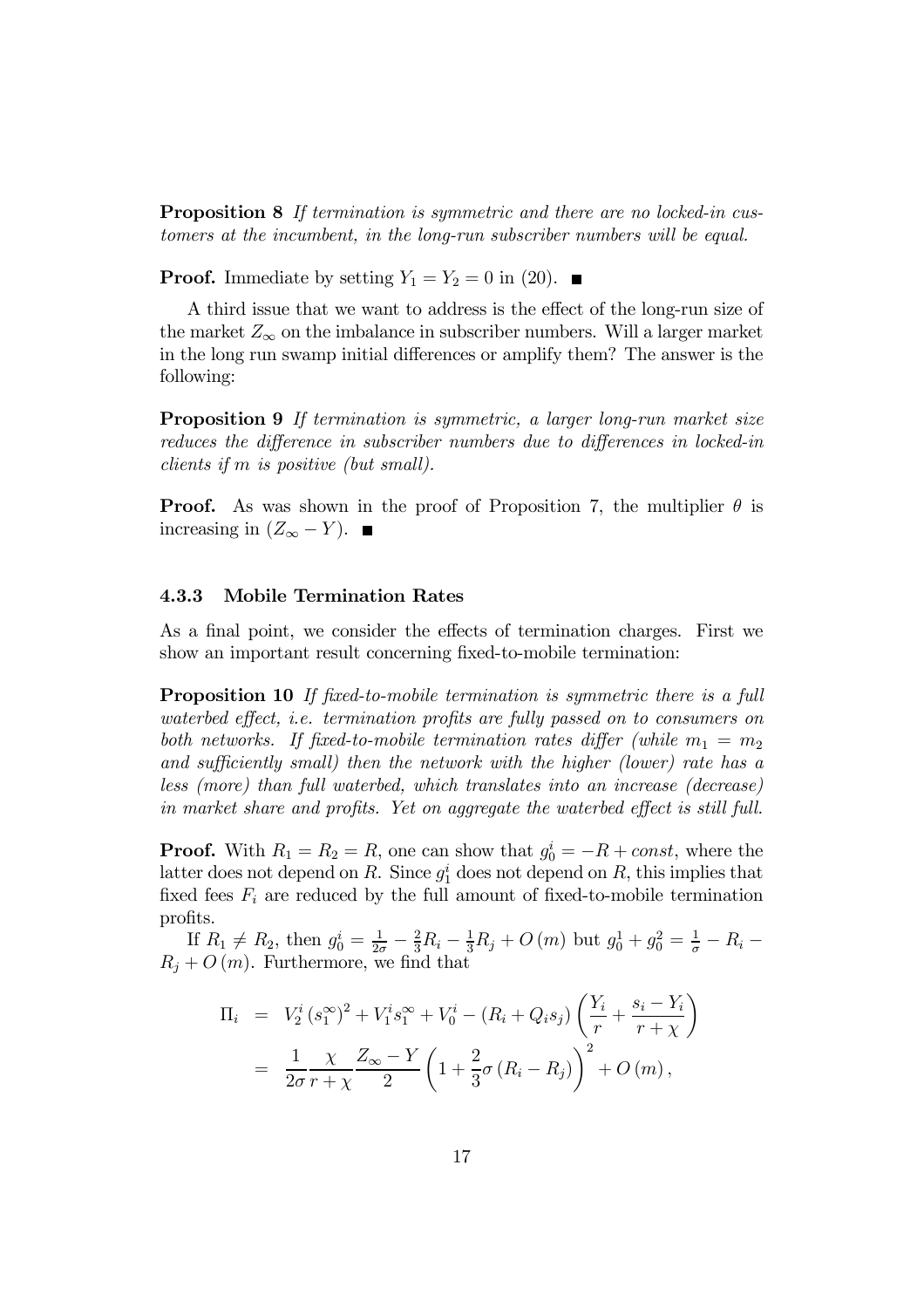and

$$
s_i^{\infty} = Y_1 + \frac{Z_{\infty} - Y}{2} \left( 1 + \frac{2}{3} \sigma (R_1 - R_2) \right) + O(m) . \quad \blacksquare
$$

Thus as is common in static models of network competition in two-part tariffs, we obtain a full waterbed effect for fixed-to-mobile termination rates in the symmetric case that is usually considered. But an important qualification arises: Differences in termination rates matter. The network with the higher fixed-to-mobile termination rates will indeed have an advantage, and passes less of its higher termination profits to consumers. On the other hand, the network with the lower charges passes on more than it receives to consumers. These two effects compensate so that in this model the waterbed effect is still full when considering the whole market rather than single firms.

As concerns mobile-to-mobile termination rates, similar results hold. Assume now that fixed-to-mobile termination rates are identical  $(R_1 = R_2)$ , and that the incumbent's mobile-to-mobile termination is cost-based, i.e.  $\delta_1 = 0$ and  $Q_1 = 0$ .

Proposition 11 If the incumbent's mobile-to-mobile termination is costbased, the entrant's (incumbent's) market and profits increase (decrease) with a positive (but small) termination margin  $m_2$ .

**Proof.** For small  $m_2$ , we have  $s_1^{\infty} \approx Y_1 + \frac{Z_{\infty} - Y_1}{2}$ **Proof.** For small  $m_2$ , we have  $s_1^{\infty} \approx Y_1 + \frac{Z_{\infty} - Y_1}{2} (1 - \sigma \eta q(c) m_2)$  and  $s_2^{\infty} \approx \frac{Z_{\infty} - Y_1}{2} (1 + \sigma \eta q(c) m_2)$  where  $n > 0$ . Furthermore  $\frac{(-Y_1)}{2}(1+\sigma\eta q\,(c)\,m_2)$  where  $\eta>0$ . Furthermore,

$$
\Pi_{1} \approx \frac{Z_{\infty} - Y_{1}}{2} \left( \frac{1}{2\sigma} \frac{\chi}{r + \chi} - q(c) \gamma_{1} m_{2} \right),
$$
  

$$
\Pi_{2} \approx \frac{Z_{\infty} - Y_{2}}{2} \left( \frac{1}{2\sigma} \frac{\chi}{r + \chi} + q(c) \gamma_{2} m_{2} \right),
$$

where  $\gamma_i > 0$ .

Thus both an asymmetry in fixed-to-mobile and mobile-to-mobile termination rates can help the entrant grow. Which of the two is better in terms of welfare, i.e. fewer distortions, cannot be established without specifying the effect on the surplus of consumers on the fixed network.

### 4.4 Extensions

#### 4.4.1 The Importance of Consistent Consumer Expectations

Above we have assumed that networks' clients only make calls to those customers that they know of when they join their respective networks, which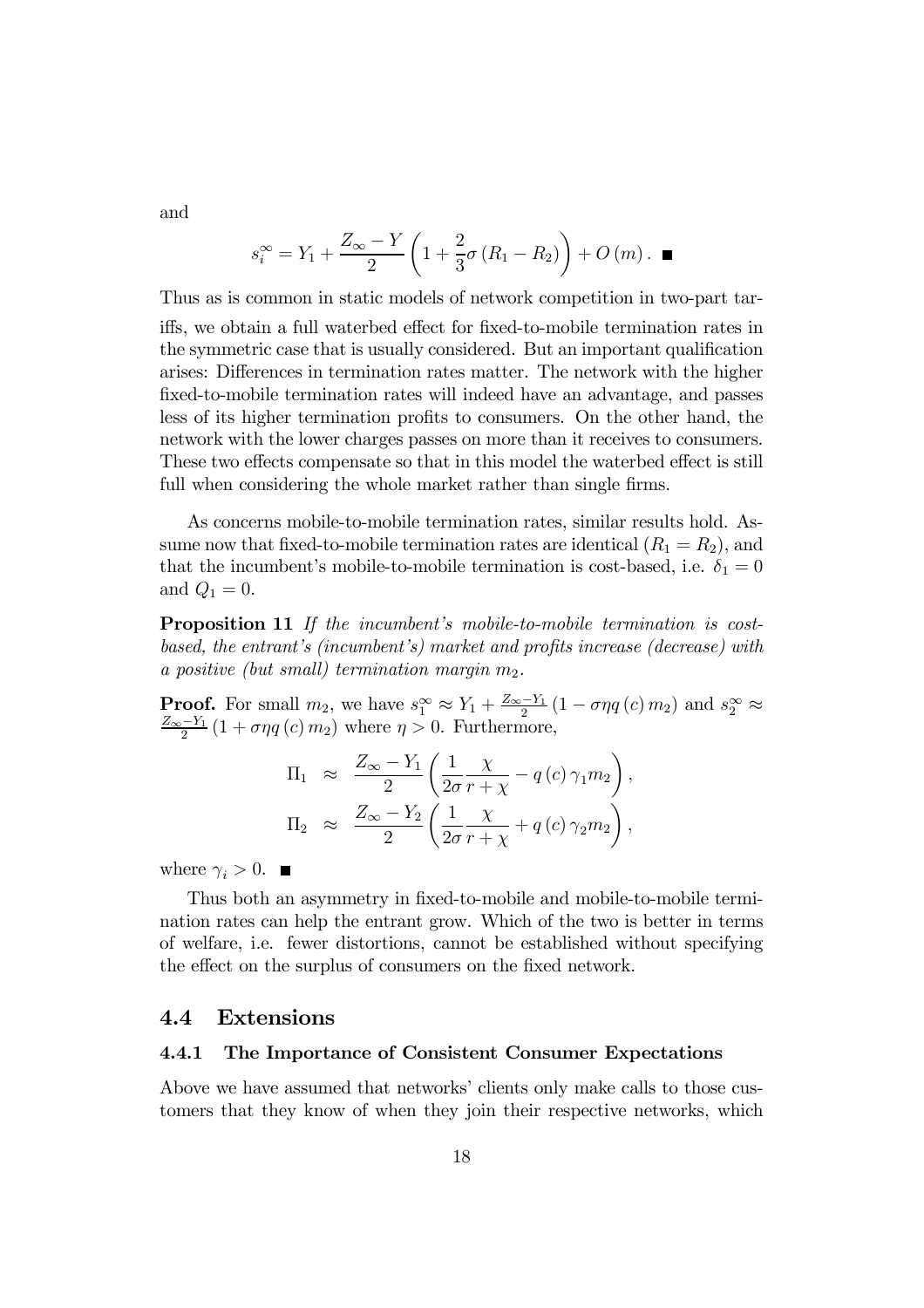is consistent with the assumption of myopic consumers. We have seen that under this assumption the standard pricing formulas under two-part tariffs remain valid.

Now we will consider the implications of clients making calls even to others who join later. This implies that consumers' myopic expectations and their actual calling behavior are inconsistent, which networks can exploit.

Flow profits at time  $u \geq t$ , per consumer joining network i at time t, become

$$
P_i(t, u) = F_i(t) + s_i(u) (p_{ii}(t) - c) q_{ii}(t) + s_j(u) (p_{ij}(t) - c - m) q_{ij}(t).
$$
 (21)

Letting

$$
\tilde{s}_i(t) = (r + \chi) \int_t^{\infty} s_i(u) e^{-(\chi + r)(u - t)} du,
$$

we have  $\tilde{s}_i(t) > s_i(t)$  while network i grows. The discounted profits from a consumer joining at time  $t$  are

$$
\tilde{P}_i(t) = \int_t^{\infty} P_i(t, u) e^{-(\chi + r)(u - t)} du \n= \frac{1}{r + \chi} (F_i(t) + \tilde{s}_i(u) (p_{ii}(t) - c) q_{ii}(t) \n+ \tilde{s}_j(u) (p_{ij}(t) - c - m) q_{ij}(t)).
$$

Profits  $\Pi_i$  are defined as before. Let  $\eta = -pq'/q$  be the price elasticity of demand. We then obtain the following result:

Proposition 12 If networks' clients make calls to other clients who join later, but do not take this into account when selecting networks, then networks set per-minute prices above cost. More precisely,

$$
\frac{p_{ii}(t) - c}{p_{ii}(t)} = \frac{\tilde{s}_i(t) - s_i(t)}{\tilde{s}_i(t)} \frac{1}{\eta},
$$
  

$$
\frac{p_{ij}(t) - (c + m)}{p_{ij}(t)} = \frac{\tilde{s}_j(t) - s_j(t)}{\tilde{s}_j(t)} \frac{1}{\eta}.
$$

**Proof.** . Consider a given path of subscriber shares  $y(t)$ ,  $t \geq 0$ , and therefore also of subscriber numbers  $s_i$  and  $s_j$ . In order to maximize profits  $\Pi_i$  over  $p_{ii}$  and  $p_{ij}$  given the path y, network i maximizes every  $\tilde{P}_i(t)$ , substituting  $F_i$  from (9). Thus network i solves:

$$
\max_{p_{ii}} \left\{ s_i v_{ii} + \tilde{s}_i \left( p_{ii} - c \right) q_{ii} \right\},\newline \max_{p_{ij}} \left\{ s_j v_{ij} + \tilde{s}_j \left( p_{ij} - c - m \right) q_{ij} \right\}
$$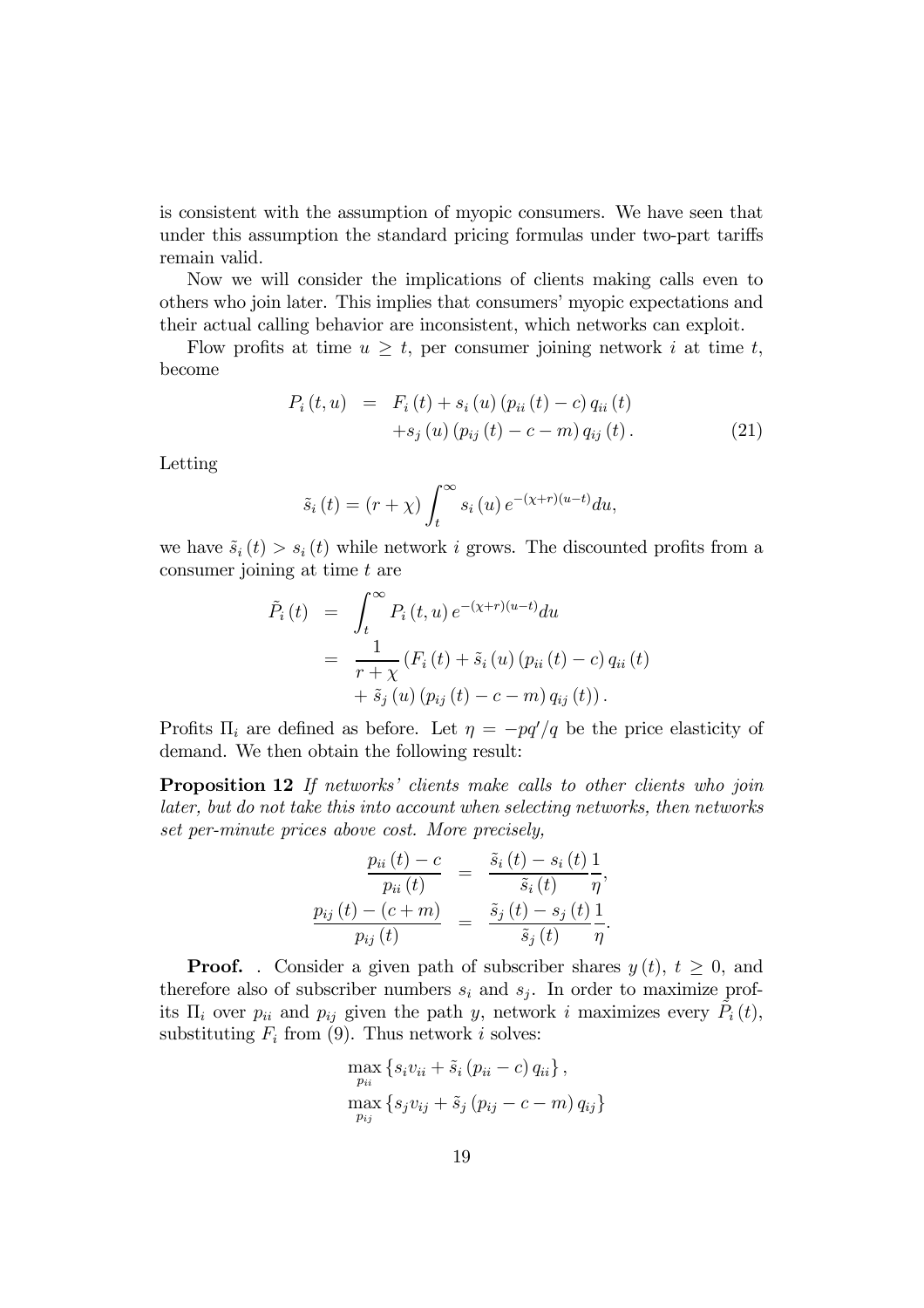As for the on-net price, the first-order condition is

$$
(\tilde{s}_i - s_i) q_{ii} + \tilde{s}_i (p_{ii} - c) q'_{ii} = 0,
$$

which leads to the above result. As concerns the off-net price, the first-order condition is similar since the only substantial difference stems from the higher off-net cost:

$$
(\tilde{s}_j - s_j) q_{ij} + \tilde{s}_j (p_{ij} - c - m) q'_{ij} = 0.
$$

Thus we have shown the maybe counter-intuitive result that networks would charge higher per-minutes prices while they are growing if consumers are myopic. Prices then level off downwards towards marginal cost when the market reaches maturity. The reason for these above-cost prices per minute is that networks know that consumers will make more calls once on the network than what they considered when choosing networks.

Actually, given that networks compete in two-part tariffs, the higher perminute prices will be compensated by lower fixed fees. That is, while we can have "penetration pricing" implemented through fixed fees (including handset subsidies), networks charge prices above cost to cash in on network growth.

Let us now assume that consumers foresee perfectly how networks' market shares develop, and also take into account that they will be able to switch networks in the future. We will maintain the assumption that prices are fixed for the duration of the contract. Now their expectations about network growth and actual calls made will be aligned.

This assumption leads to a redefinition of the subscriber market share y in (9). More precisely, the discounted surplus that every consumer expects to receive when joining network  $i$  at time  $t$  is

$$
\tilde{w}_{i}(t) = \frac{1}{r + \chi} (\tilde{s}_{i}(t) v_{0} + \tilde{s}_{j}(t) v_{m} - F_{i}) + K,
$$

and subscriber shares become:

$$
y_i(t) = \frac{1}{2} + \frac{\sigma}{r + \chi} \left[ \tilde{s}_i(t) (v_{ii} - v_{ji}) - \tilde{s}_j(t) (v_{jj} - v_{ij}) - F_i + F_j \right].
$$

Aligning consumers' expectations of who they will call with the calls they will actually make returns per-minutes prices to marginal cost:

**Proposition 13** If clients have rational expectations about network sizes and their own permanence on networks, per-minute prices will be at cost.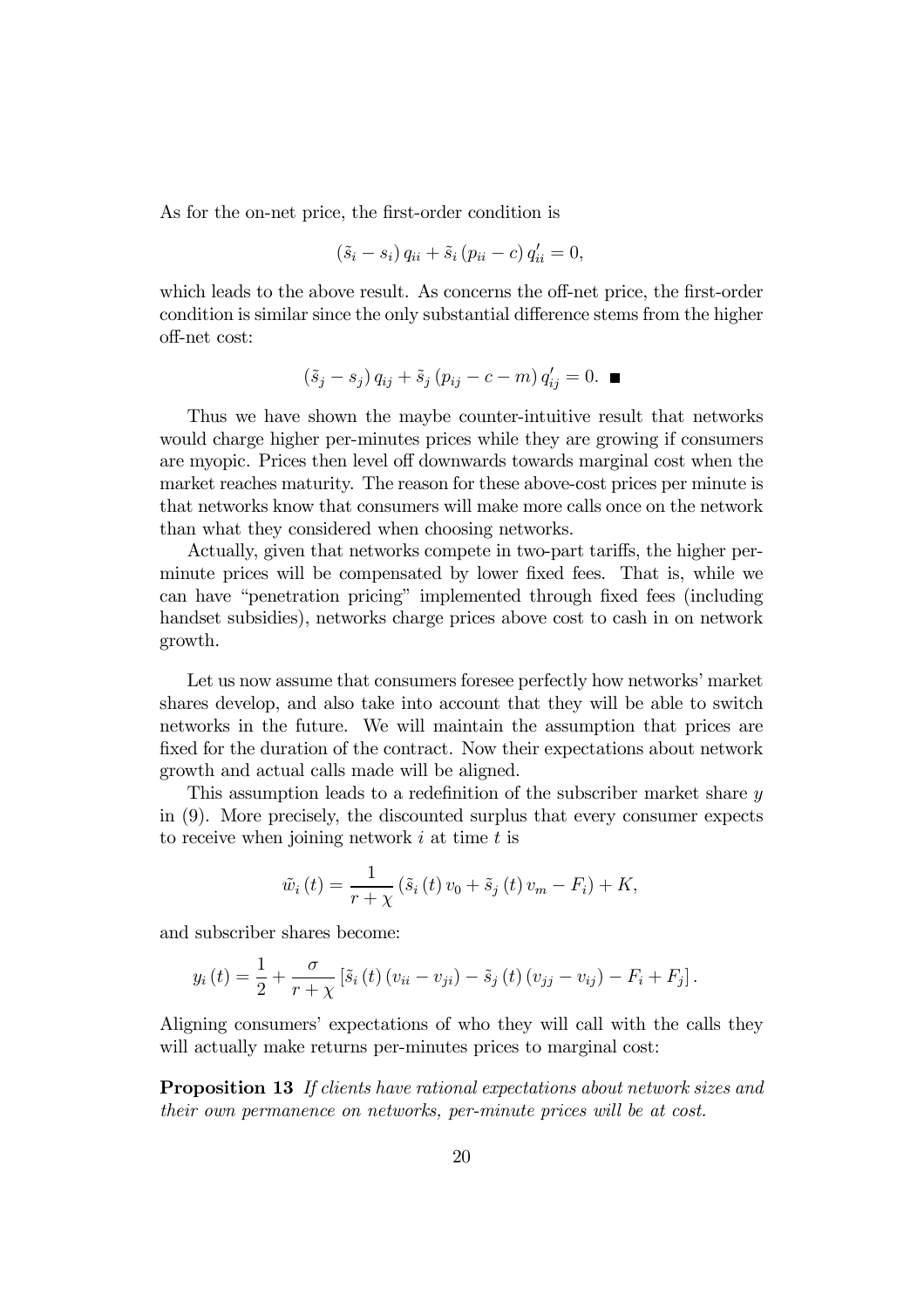Proof. Following the same logic as in the previous Proposition, network i solves  $\tilde{s}_i \max_{p_{ii}} \{v_{ii} + (p_{ii} - c) q_{ii}\}$  and  $\tilde{s}_j \max_{p_{ij}} \{v_{ij} + (p_{ij} - c - m) q_{ij}\}$ , both of which lead to marginal-cost pricing.  $\blacksquare$ 

Thus as long as consumer expectations are consistent with their effect on profits, marginal-cost pricing will prevail.

# 5 Conclusions

In this paper we have presented a first go at a full dynamic model of competition between telecommunications networks. In particular, we have shown that some "obvious" conclusions concerning network effects need no longer hold when firms pricing decisions are taken into account. Such a conclusion is that tariff-mediated network effects are always to the detriment of the entrant. We have shown two significant results in this respect: These network effects matter for long-run market shares if and only if there are locked-in clients at the incumbent at the entry date.<sup>7</sup> On the other hand, (small) tariff-mediated network effects in the presence of locked-in clients at the incumbent imply that the long-run difference in subscribers is smaller than the initial number of locked-in clients, i.e. the entrant can partially catch up.

We have also shown that asymmetric termination rates, be it mobileto-mobile or fixed-to-mobile, are to the advantages of the network with the higher rates, both in terms of market share and profits.

While in this paper we have concentrated on the effects in the long run, future research will consider short-run growth through numerical simulations.

 $7ERG$  (2008) contains a simple simulation model which "demonstrates" that entrants' and incumbents' market shares quickly converge, but this model assumes that there are no locked-in consumers.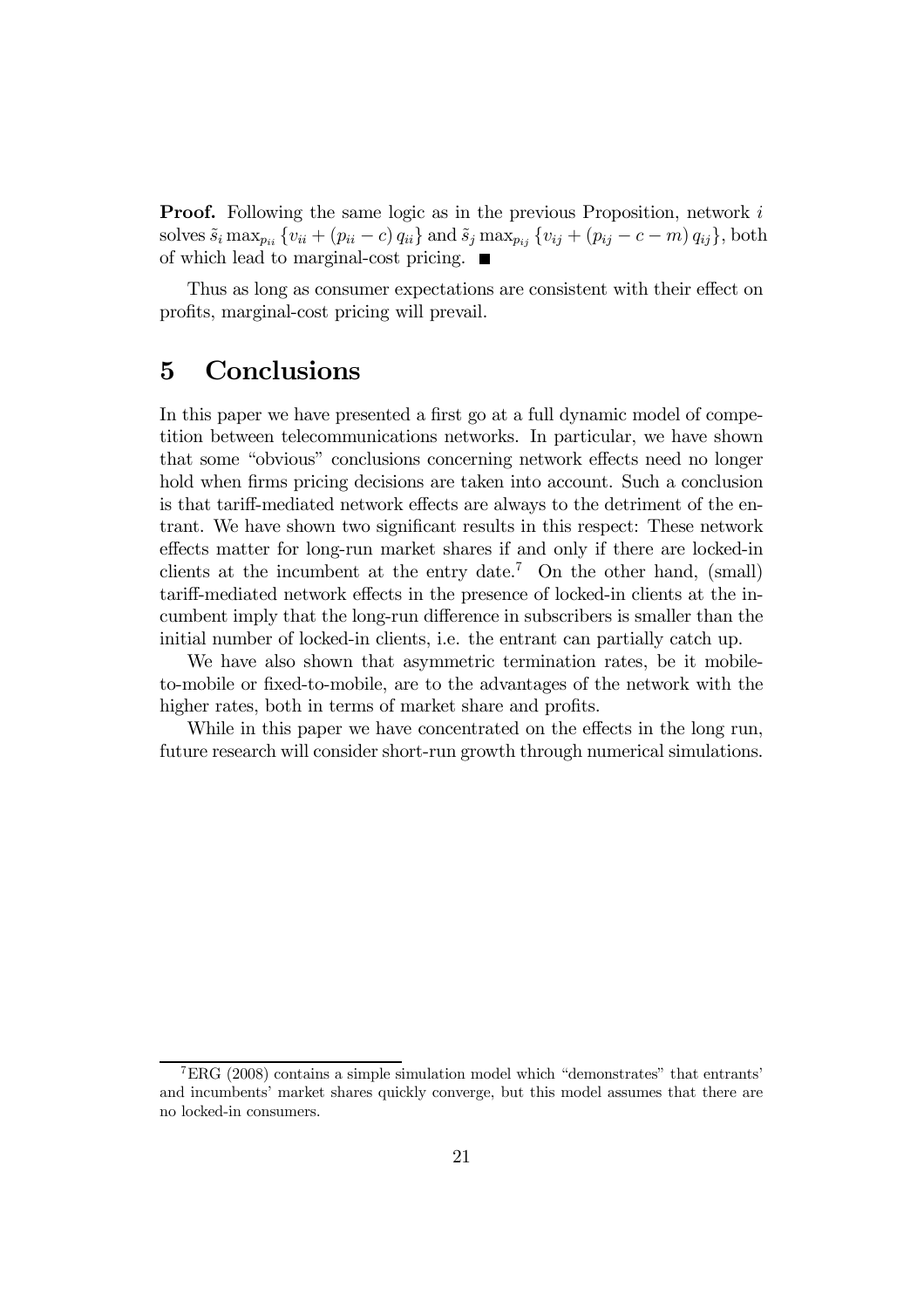# References

- [1] Arthur, W. Brian (1989). "Competing Technologies, Increasing Returns, and Lock-In by Historical Events". Economic Journal, 99(394):116—131.
- [2] Artle, Roland and Averous, Christian (1973). "The Telephone System as a Public Good: Static and Dynamic Aspects". Bell Journal of Economics and Management Science, 4(1):89—100.
- [3] Atiyas, Izak and Dogan, Pinar (2007). "When Good Intentions are Not Enough: Sequential Entry and Competition in the Turkish Mobile Industry". Telecommunications Policy, 31:502—523.
- [4] Bijwaard, Govert E., Janssen, Maarten C.W., and Maasland, Emiel (2008). "Early Mover Advantages: An Empirical Analysis of European Mobile Phone Markets". Telecommunications Policy, 32:246—261.
- [5] Cabral, Luís M. B. (1990). "On the Adoption of Innovations with 'network' Externalities". Mathematical Social Sciences, 19:299—308.
- [6] de Bijl, Paul and Peitz, Martin (2002). Regulation and Entry Into Telecommunications Markets. Cambridge University Press.
- [7] Dockner, Engelbert, Jørgensen, Steffen, Long, Ngo Van, and Sorger, Gerhard (2000). Differential Games in Economics and Management Science. Cambridge University Press.
- [8] Doganoglu, Toker and Grzybowski, Lukasz (2007). "Estimating Network Effects in Mobile Telephony in Germany". Information Economics and Policy, 19:65—79.
- [9] ERG (2008). "ERG Common Position on Symmetry of Fixed Call Termination Rates and Symmetry of Mobile Call Termination Rates, ERG (07) 83 Final 080312".
- [10] Farrell, Joseph and Klemperer, Paul (2007). "Coordination and Lock-in: Competition with Switching Costs and Network Effects". In Armstrong, Mark and Porter, Robert, editors, Handbook of Industrial Organization, Volume III, chapter 5. Elsevier.
- [11] Gabrielsen, Tommy Staahl and Vagstad, Steinar (2008). "Why is on-Net Traffic Cheaper Than Off-Net Traffic? Access Markup as a Collusive Device". European Economic Review, 52(1):99—115.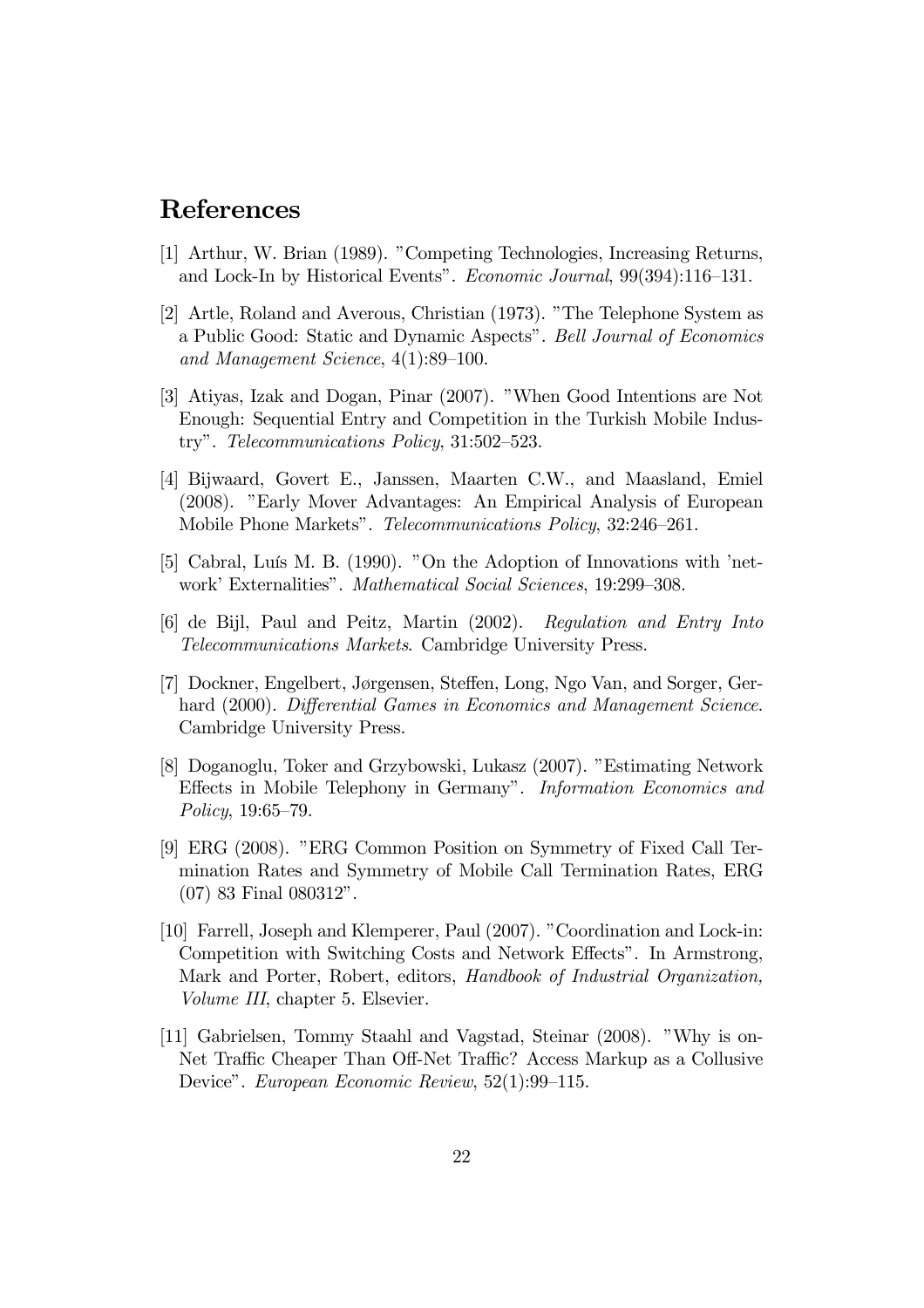- [12] Geroski, P.A. (2000). "Models of Technology Diffusion". Research Policy, 29:603—625.
- [13] Gruber, Harald and Verboven, Frank (2001). "The Diffusion of Mobile Telecommunications Services in the European Union". European Economic Review, 45(3):577—88.
- [14] Hoernig, Steffen (2007). "On-Net and Off-Net Pricing on Asymmetric Telecommunications Networks". Information Economics and Policy, 19:171—188.
- [15] Huff, Lenard C. and Robinson, William T. (1994). "The Impact of Leadtime and Years of Competitive Rivalry on Pioneer Market Share Advantages". Management Science, 40(10):1370—1377.
- [16] Koski, Heli and Kretschmer, Tobias (2005). "Entry, Standards and Competition: Firm Strategies and the Diffusion of Mobile Telephony". Review of Industrial Organization, 26(1):89—113.
- [17] Laffont, Jean-Jacques, Rey, Patrick, and Tirole, Jean (1998). "Network Competition: II. Price Discrimination". RAND Journal of Economics, 29(1):38—56.
- [18] Leo, Hannes (2004). "First Mover Advantages in der Mobilkommunikation: Der Einfluss Des Markteintrittszeitpunkts Auf Die Marktanteilsentwicklung".
- [19] Lieberman, Marvin B. and Montgomery, David B. (1988). "First-Mover Advantages". Strategic Management Journal, 9:41—58.
- [20] Mueller, Dennis C. (1997). "First-Mover Advantages and Path Dependence". International Journal of Industrial Organization, 15(6):827—850.
- [21] Peitz, Martin (2005). "Asymmetric Regulation of Access and Price Discrimination in Telecommunications". Journal of Regulatory Economics, 28(3):327—343.
- [22] Rohlfs, Jeffrey (1974). "A Theory of Interdependent Demand for a Communications Service". Bell Journal of Economics and Management Science, 5(1):16—37.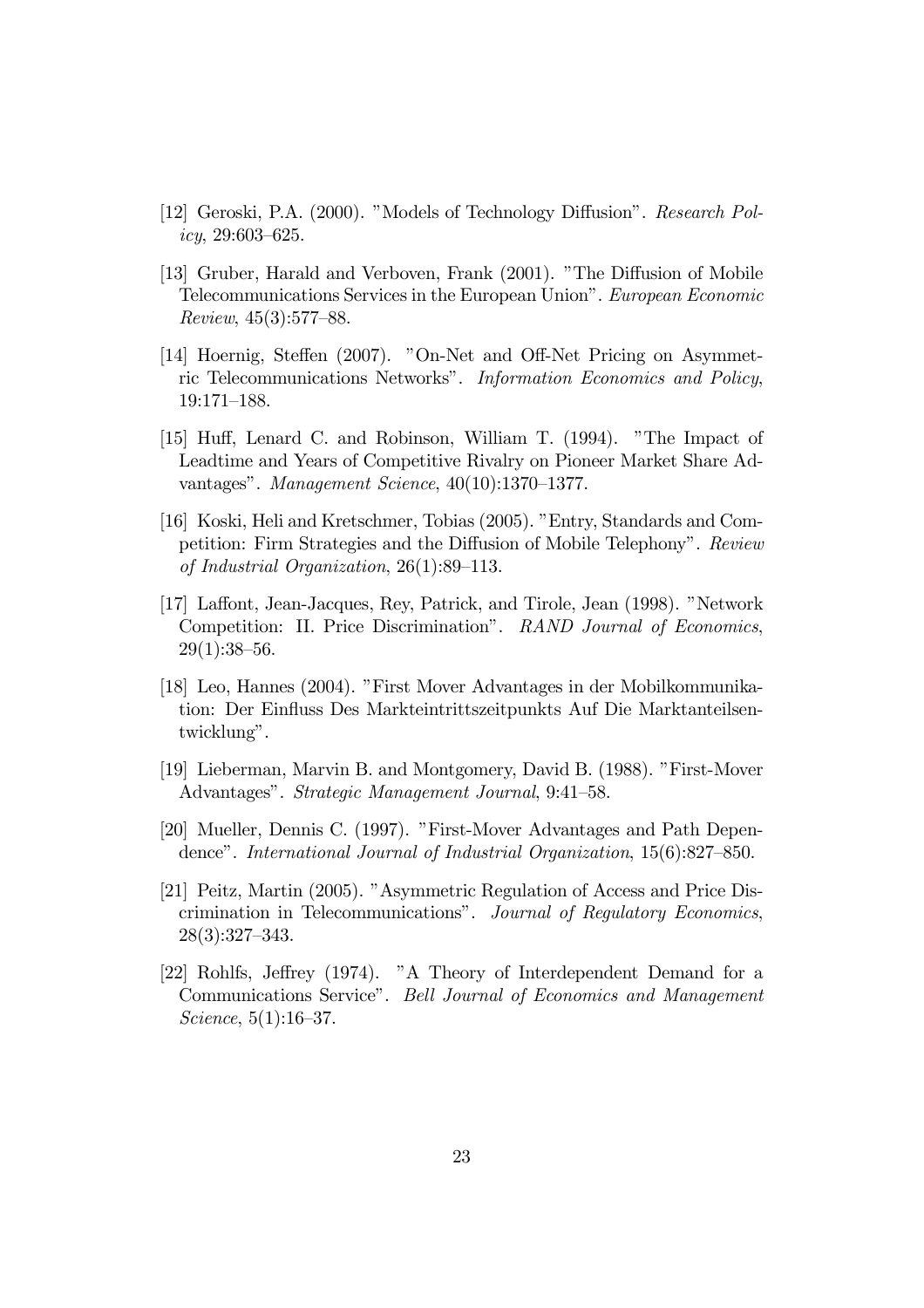# Appendix: Proofs

#### Proof of Proposition 5:

**Proof.** 1. Value function: Substitute  $F_j = g_1^j$  $j_1^j s_j + g_0^j = g_1^j Z + g_0^j - g_1^j$  $i<sub>1</sub>s<sub>i</sub>$  into  $y_i$  and define the parameters  $z = \zeta/(r + \chi)$  and

$$
P_{11}^{i} = -Q_{i}, P_{22} = -\sigma z, P_{12}^{i} = \sigma z (2\delta - g_{1}^{j}),
$$
  
\n
$$
P_{1}^{i} = (ZQ_{i} + R_{i}), P_{2}^{i} = z \left(\frac{1}{2} - \sigma \delta_{j} Z + \sigma (g_{0}^{j} + g_{1}^{j} Z)\right).
$$

Also, let

$$
f_0^i = (r + \chi) P_2 + \chi Y_i, \ f_1^i = (r + \chi) P_{12} - \chi, \ f_2 = (r + \chi) P_{22},
$$

then

$$
\pi_i = P_{11}^i s_i^2 + P_{22} F_i^2 + P_{12}^i s_i F_i + P_1^i s_i + P_2^i F_i,
$$
  
\n
$$
\dot{s}_i = f_0^i + f_1^i s_i + f_2 F_i.
$$

Substituting these into the HJB equation results in

$$
r\left(V_2^i s^2 + V_1^i s + V_0^i\right) - \left(\dot{V}_2^i s^2 + \dot{V}_1^i s + \dot{V}_0^i\right) =
$$
  
\n
$$
\max_{F} \left\{P_2^i F + P_{12}^i s F + P_{22} F^2 + P_{11}^i x^2 + P_1^i s + (2V_2^i s + V_1^i) \left(f_0^i + f_1^i s + f_2 F\right)\right\}
$$

2. Policy function: The maximization in the HJB equation produces the first-order condition

$$
P_2^i + P_{12}^i s + 2P_{22}F + (2V_2^i s + V_1^i) f_2 = 0,
$$

with second-order condition  $2P_{22} = -\frac{2\sigma\zeta}{r+1}$  $\frac{2\sigma\zeta}{r+\chi}$  < 0. Solving for F leads to

$$
F = -\frac{(2V_2^i f_2 + P_{12}^i)}{2P_{22}}s - \frac{(V_1^i f_2 + P_2^i)}{2P_{22}},
$$

or

$$
g_1^i = -\frac{2V_2^i f_2 + P_{12}^i}{2P_{22}} = \delta - \frac{g_1^j}{2} - (r + \chi) V_2^i
$$
  

$$
g_0^i = -\frac{V_1^i f_2 + P_2^i}{2P_{22}} = \frac{1}{4\sigma} + \frac{g_1^j Z + g_0^j - \delta_j Z}{2} - \frac{r + \chi}{2} V_1^i
$$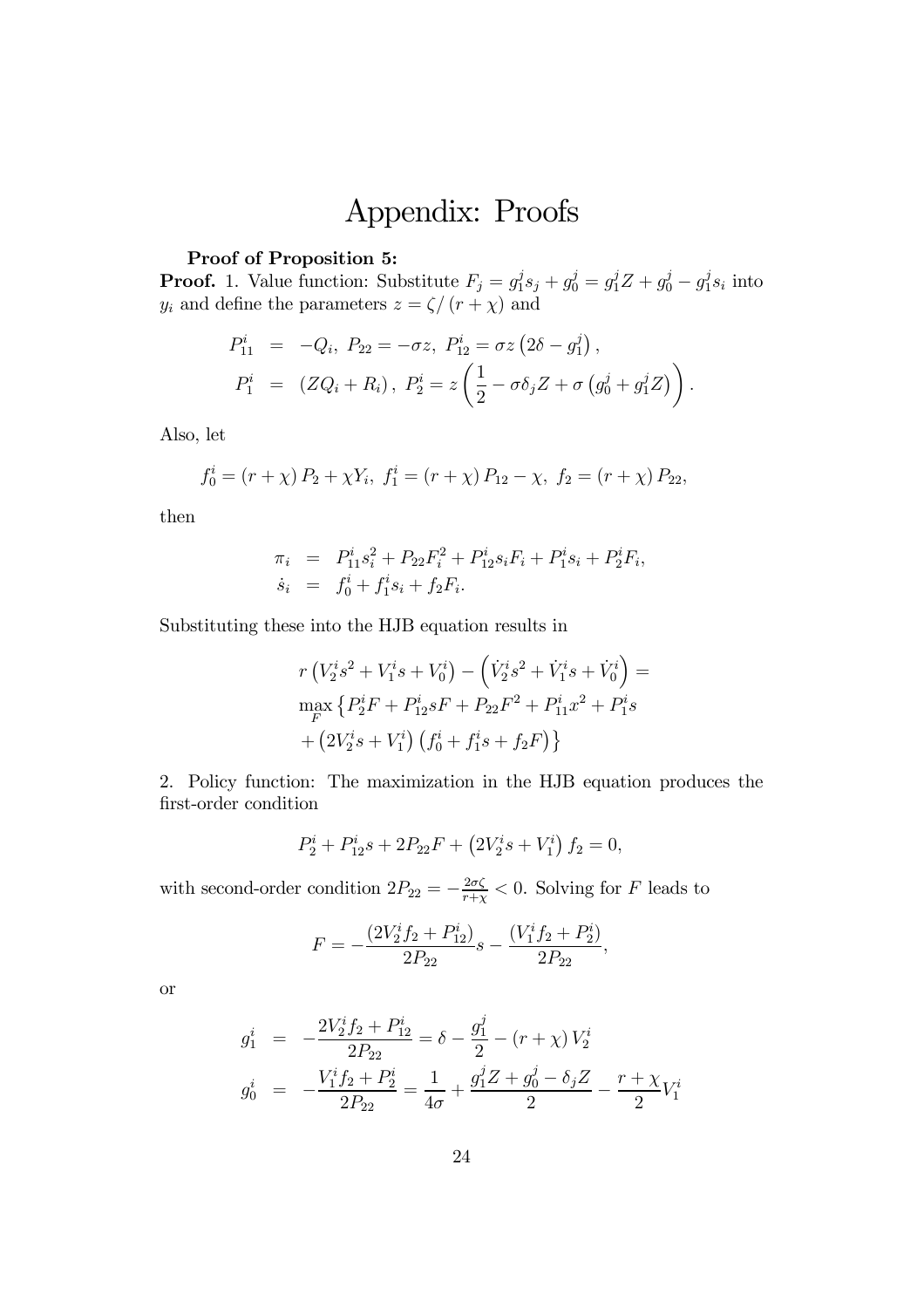Solving the two conditions for  $g_1^i$  and  $g_1^j$  $_1^j$  leads to

$$
g_1^i = \frac{2}{3}\delta + \frac{2}{3}(r + \chi) (V_2^j - 2V_2^i),
$$

and the two corresponding conditions for  $g_0^i$  and  $g_0^j$  $_0^j$  imply

$$
g_0^i = \frac{1}{2\sigma} - \frac{1}{3}\delta_j Z - \frac{r + \chi}{3} \left( V_1^j + 2V_1^i + 2ZV_2^j \right).
$$

3. Value function parameters: Substituting  $F_i = g_1^i s + g_0^i$  as maximizer into the value function, and grouping coefficients associated to the same power of s, we obtain the three conditions

$$
\dot{V}_2^i = -P_{12}^i g_1 - P_{22} g_1^2 - P_{11}^i + (r - 2(f_1^i + f_2 g_1^i)) V_2^i, \tag{22}
$$
\n
$$
\dot{V}_2^i = (f_1^i - f_2^i) V_2^i - 2V_1^i (f_1^i + f_2^i) V_2^i, \tag{23}
$$

$$
\dot{V}_1^i = \left( r - f_1^i - f_2 g_1^i \right) V_1^i - 2V_2^i \left( f_0^i + f_2 g_0^i \right) \n- P_2^i g_1^i - P_{12}^i g_0^i - 2P_{22} g_0^i g_1^i - P_1^i,
$$
\n(23)

$$
-P_2^i g_1^i - P_{12}^i g_0^i - 2P_{22} g_0^i g_1^i - P_1^i,
$$
  
\n
$$
\dot{V}_0^i = rV_0^i - V_1^i \left(f_0^i + f_2 g_0^i\right) - P_2^i g_0^i - P_{22} \left(g_0^i\right)^2.
$$
\n(24)

3a. Parameters  $V_2^i$  and  $V_2^j$  $Z_2$ : Substituting the original parameter values into (22), we obtain

$$
\dot{V}_{2}^{i} = Q_{i} + (r + 2\chi) V_{2}^{i} - \frac{4}{9} z \sigma \left( \delta + (r + \chi) \left( V_{2}^{i} + V_{2}^{j} \right) \right)^{2}
$$

Defining  $W_2 = V_2^i + V_2^j$  $Z_2^j$ ,  $Q = (Q_i + Q_j) / 2$  and summing (22) over both i and  $j$ , yields

$$
\dot{W}_2 = 2Q + (r + 2\chi)W_2 - \frac{8\sigma}{9} \frac{\dot{Z} + \chi Z}{r + \chi} (\delta + (r + \chi)W_2)^2, \tag{25}
$$

which is a non-autonomous Riccati differential equation for  $W_2$  which has a unique solution given the boundary condition that we will derive using the long-run equilibrium. Given a solution  $W_2$ ,  $V_2^i$  can be determined by the linear differential equation

$$
\dot{V}_2^i = Q_i + (r + 2\chi) V_2^i - \frac{4\sigma}{9} \frac{\dot{Z} + \chi Z}{r + \chi} (\delta + (r + \chi) W_2)^2, \tag{26}
$$

with a corresponding long-run boundary condition.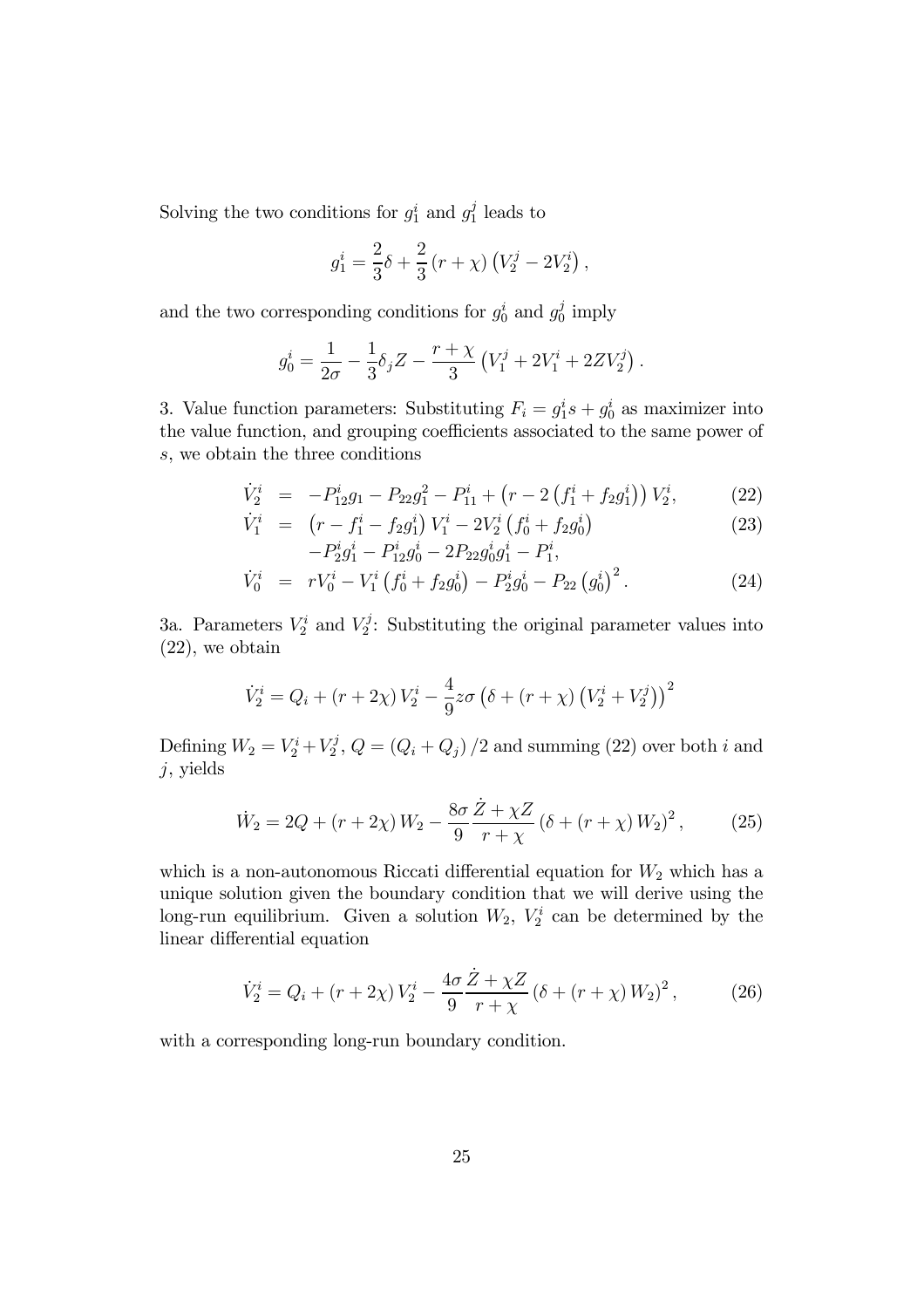3b. Parameters  $V_1^i$  and  $V_1^j$  $I_1^{\prime}$ : Using (23), we find the coupled linear differential equations

$$
\dot{V}_1^i = \frac{4\sigma\zeta}{9} (\delta + (r + \chi) W_2) \left( \frac{\delta_j Z - \frac{3}{2\sigma}}{r + \chi} + V_1^j - V_1^i + 2ZV_2^j \right) \tag{27}
$$
\n
$$
+ (r + \chi) V_1^i - 2\chi Y_i V_2^i - ZQ_i - R_i,
$$

$$
\dot{V}_1^j = \frac{4\sigma\zeta}{9} (\delta + (r + \chi) W_2) \left( \frac{\delta_i Z - \frac{3}{2\sigma}}{r + \chi} + V_1^i - V_1^j + 2ZV_2^i \right) \tag{28}
$$
\n
$$
+ (r + \chi) V_1^j - 2\chi Y_j V_2^j - ZQ_j - R_j.
$$

3c. Parameters  $V_0^i$  and  $V_0^j$  $C_0^j$ : Using (24), we find the linear differential equations

$$
\dot{V}_0^i = rV_0^i - \chi Y_i V_1^i - \frac{\sigma (r + \chi) \zeta}{9} \left( \frac{\delta_j Z - \frac{3}{2\sigma}}{r + \chi} + V_1^j - V_1^i + 2Z V_2^j \right)^2. \quad \blacksquare \tag{29}
$$

**Proof of Proposition 6: Proof.** 1. The expression for  $\bar{W}_2$  is found by solving (13) with  $\dot{W}_2 = 0$ . For symmetric MTRs, i.e.  $Q_i = Q$  and  $\delta_i = \delta$ , we have

$$
Q = mq(c + m) = q(c) m + q'(c) m2 + O(m3)
$$
  

$$
\delta = v(c) - v(c + m) = q(c) m + \frac{1}{2}q'(c) m2 + O(m3),
$$

thus  $Q \approx \delta$  for  $m \approx 0$ . The term under the root is certainly positive for m small enough, because then also  $\delta$  is small. It can be shown that  $\bar{W}_2 < 0$ if either  $\delta \geq \frac{9(r+2\chi)}{16\sigma\psi}$  (which we rule out) or if  $\delta < \frac{9(r+2\chi)}{16\sigma\psi}$  and  $9Q(r+\chi)$  –  $4\delta^2\psi\sigma > 0$ . Joining the two leads to the sufficient conditions  $Q(r+\chi)$  – δ  $\frac{\delta}{4}(r+2\chi) > (r+\chi)\left(Q-\frac{\delta}{2}\right)$  $\left(\frac{\delta}{2}\right) > 0$  since  $Q \approx \delta$  for small m. This result continues to hold if the  $m_i$  are small but different. On the other hand, the larger root  $\bar{W}'_2$  of  $\dot{W}_2 = 0$  cannot be negative because there would be a contradiction with the term under the root sign having to be non-negative. This latter result does not depend on the  $m_i$  being small.

2. As for  $\bar{V}_2^i$ , solve (14) with  $\dot{V}_2^i = 0$  using the long-run condition for  $W_2$ to substitute out the quadratic term, to obtain

$$
\bar{V}_2^i = \frac{Q_j - Q_i}{2(r + 2\chi)} + \frac{\bar{W}_2}{2}.
$$

The expression for  $\bar{V}_1^i$  is more complicated,

$$
\bar{V}_1^i = \frac{2\chi Y_i \bar{V}_2^i + Z Q_i + R_i}{r + \chi} \n- \frac{2\zeta \left(\delta + (r + \chi) \bar{W}_2\right) \left(2\sigma \delta_j Z - 3 + 2\sigma (r + \chi) \left(2Z \bar{V}_2^j - \left(\bar{V}_1^i - \bar{V}_1^j\right)\right)\right)}{9 \left(r + \chi\right)^2}
$$